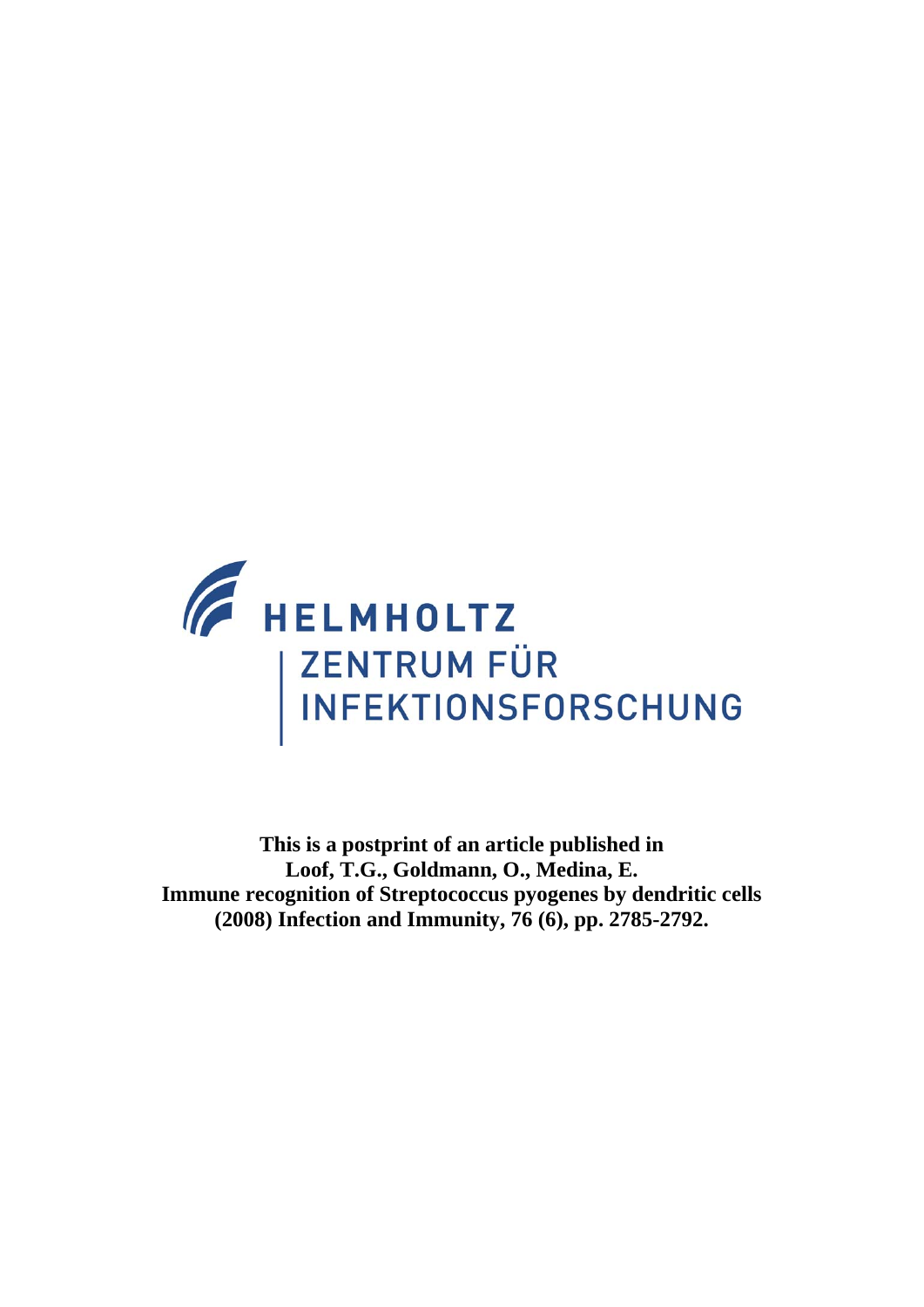| $\mathbf{1}$   | <b>Manuscript IAI01680-07 Version 1</b>                                               |
|----------------|---------------------------------------------------------------------------------------|
| $\overline{2}$ |                                                                                       |
| 3              | <b>Immune recognition of Streptococcus pyogenes by dendritic cells</b>                |
| $\overline{4}$ |                                                                                       |
| 5              | <b>Running title:</b> MyD88-dependent S. <i>pyogenes</i> -induced DCs activation      |
| 6              |                                                                                       |
| 7              | Torsten G. Loof, Oliver Goldmann, and Eva Medina*                                     |
| 8              |                                                                                       |
| 9              |                                                                                       |
| 10             | Infection Immunology Research Group, Department of Microbial Pathogenesis, HZI-       |
| 11             | Helmholtz Center for Infection Research, Inhoffenstraße 7, 38124 Braunschweig,        |
| 12             | Germany.                                                                              |
| 13             |                                                                                       |
| 14             |                                                                                       |
| 15             |                                                                                       |
| 16             | *Correspondent footnote: Dr. Eva Medina, Infection Immunology Research Group,         |
| 17             | Department of Microbial Pathogenesis, Helmholtz Center for Infection Research,        |
| 18             | Inhoffenstraße 7, 38124 Braunschweig, Germany, Phone: +49 531 6181 4500; Fax: +49 531 |
| 19             | 6181 4499. E-mail: eva.medina@helmholtz-hzi.de                                        |
| 20             |                                                                                       |
| 21             |                                                                                       |
| 22             |                                                                                       |
| 23             |                                                                                       |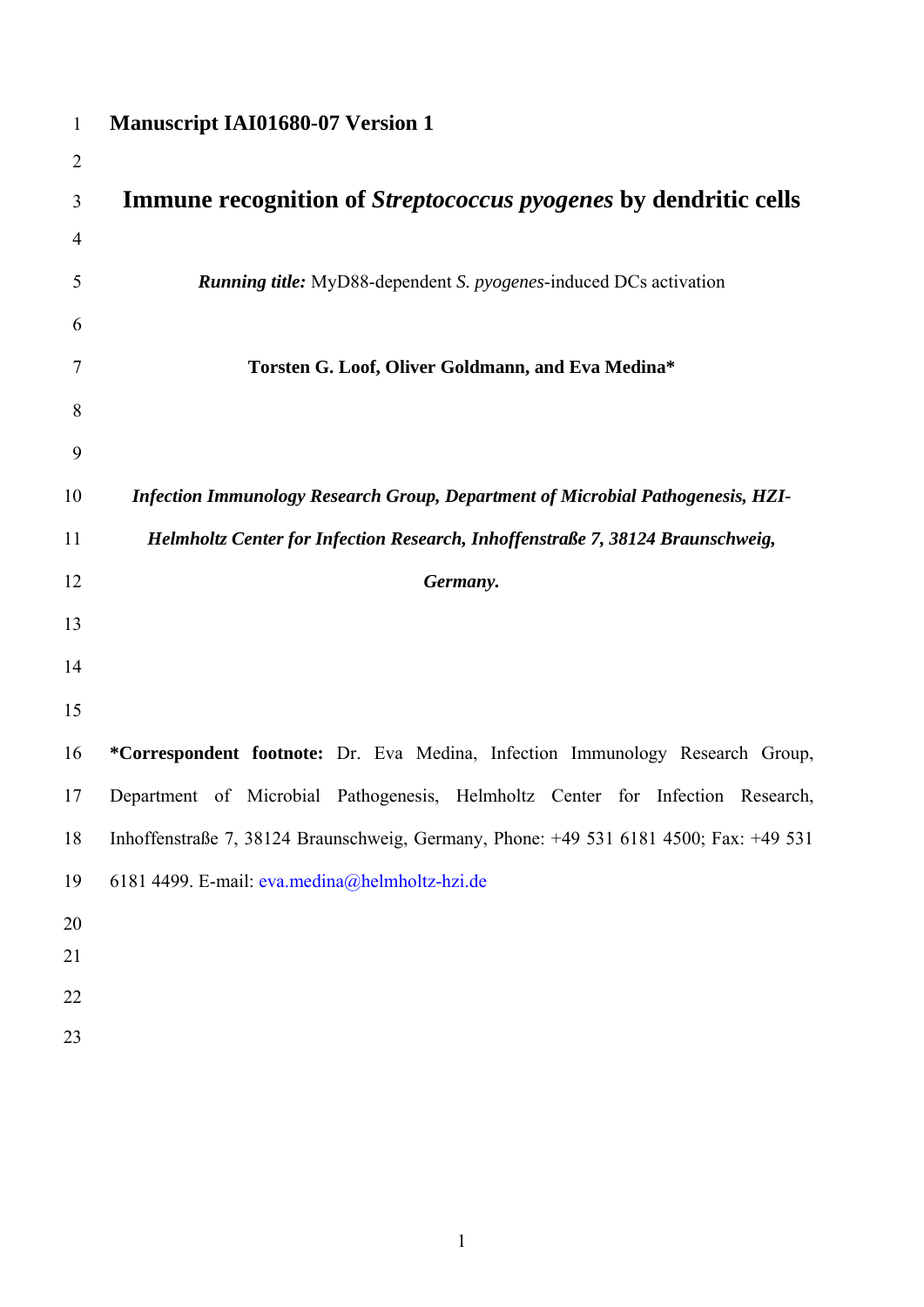### 1 **ABSTRACT**

2 *Streptococcus pyogenes* is one of the most frequent human pathogens. Recent studies have 3 identified dendritic cells (DCs) as important contributors to host defense against *S. pyogenes.*  4 The objective of this study was to identify the receptors involved in immune recognition of *S.*  5 *pyogenes* by DCs. To determine whether Toll-like receptors (TLRs) were involved in DCs 6 sensing of *S. pyogenes*, we evaluated the response of bone marrow-derived DCs obtained 7 from mice deficient in MyD88, an adapter molecule used by almost all TLRs, following *S.*  8 *pyogenes* stimulation. Despite of the fact that MyD88<sup>-/-</sup> DCs did not differ from wild type 9 DCs in their ability to internalize and kill *S. pyogenes*, the up-regulation of maturation 10 markers such as CD40, CD80 and CD86 and the production of inflammatory cytokines such 11 as IL-12, IL-6 and TNF- $\alpha$  was dramatically impaired in *S. pyogenes*-stimulated MyD88<sup>-/-</sup> 12 DCs. These results suggest that signaling trough TLRs is the principal pathway by which DCs 13 sense *S. pyogenes* and become activated. Surprisingly, DCs deficient in signaling through 14 each of the TLRs reported as potential receptors for gram-positive cell components such 15 TLR1, TLR2, TLR4, TLR9 or TLR2/6 were not impaired in the secretion of proinflammatory 16 cytokines and up-regulation of costimulatory molecules after *S. pyogenes* stimulation. In 17 conclusion, our results excluded a major involvement of a single TLR or the heterodimer 18 TLR2/6 in *S. pyogenes* sensing by DCs and argue for a multimodal recognition in which a 19 combination of several different TLRs–mediated signals are essential for a rapid and effective 20 response to the pathogen.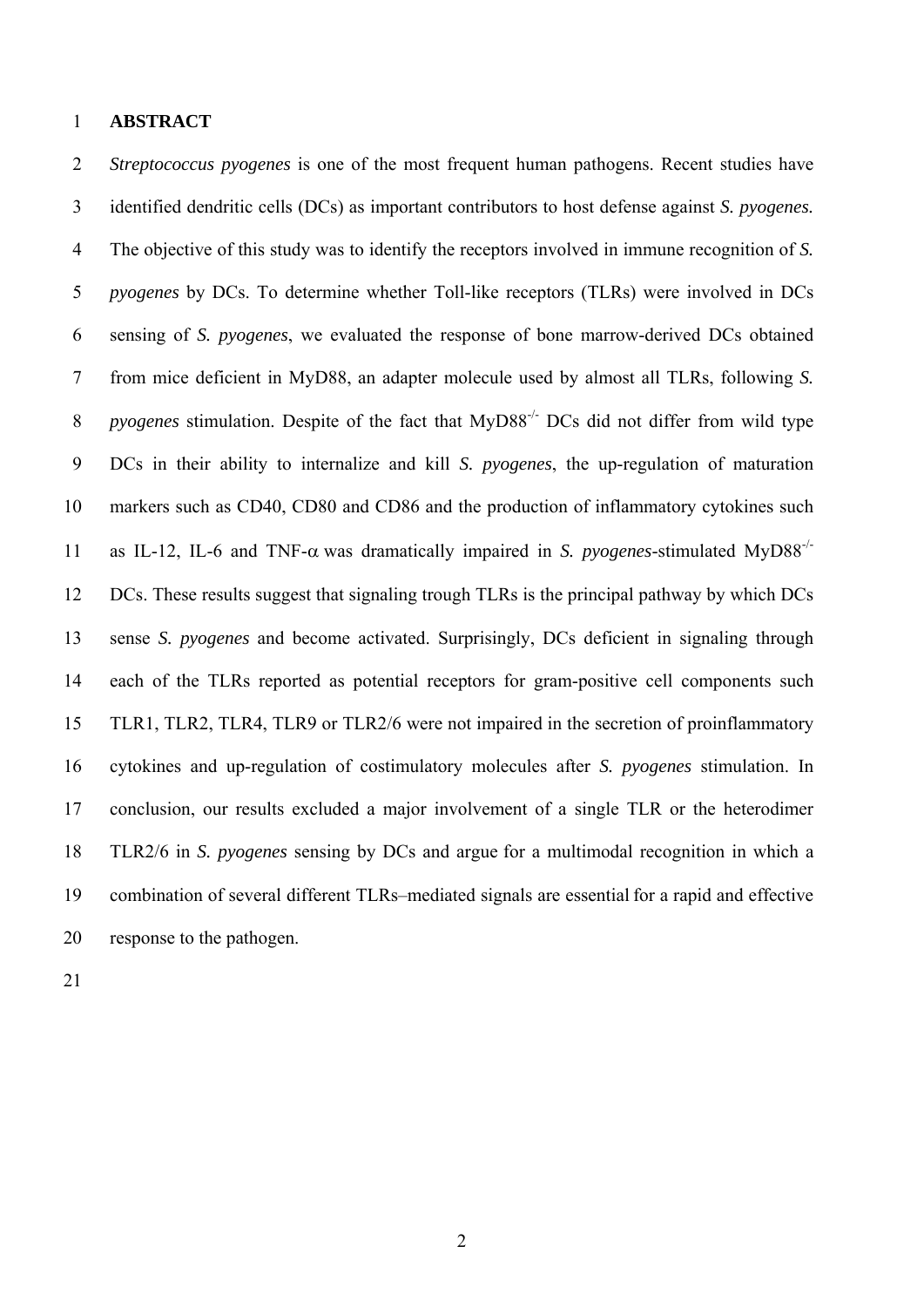### 1 **INTRODUCTION**

2 *Streptococcus pyogenes* (Group A streptococcus) is an important human pathogen that causes 3 a wide spectrum of diseases, ranging from mild infections such as pharyngitis and superficial 4 skin infections, to severe invasive diseases such as necrotizing fasciitis and sepsis (23). 5 Invasive streptococcal infection is a significant cause of morbidity and mortality (27). 6 Protection from primary streptococcal infection results from innate rather than adaptive 7 immune responses (11, 24) and we have recently shown that dendritic cells (DCs) play an 8 important role in host defense against *S. pyogenes* (22).

9 Dendritic cells (DCs) are important components of the innate immune system that sense 10 microbial products and initiate immune responses against pathogens (33). Upon recognition 11 of microbes, DCs undergo a maturation process characterized by the production of 12 inflammatory cytokines and chemokines as well as by the up-regulation of costimulatory 13 molecules (3). *In vitro* studies examining the interaction of *S. pyogenes* with DCs have clearly 14 demonstrated the rapid induction of maturation and activation of human (41, 42) as well as 15 murine DCs (22) after exposure to this pathogen. DCs are the main *in vivo* source of IL-12 16 during infection and this response is critical for the development of protective immune 17 responses against infection with *S. pyogenes* (22). Despite the important contribution of DCs 18 to the initiation of innate immune responses against *S. pyogenes*, nothing is known about the 19 mechanism of immune recognition of *S. pyogenes* by these important antigen-presenting cells. 20 Recognition of microbes by DCs is mediated by pattern recognition receptors (PRRs), 21 including the toll-like receptor (TLR) family (19, 20, 34). TLRs recognize the presence of 22 microbial pathogens via the detection of conserved microbial structures called pathogen-23 associated molecular patterns (PAMPs) (1, 2, 6, 36, 37). For example, TLR4 has been 24 reported to function as a receptor for lipopolysaccharide (LPS), an integral component of the 25 outer membranes of gram-negative bacteria (31, 38). TLR2 is reported to be specialized to 26 recognize lipoprotein and lipoteichoic acid (LTA) from diverse species of bacteria (26, 35,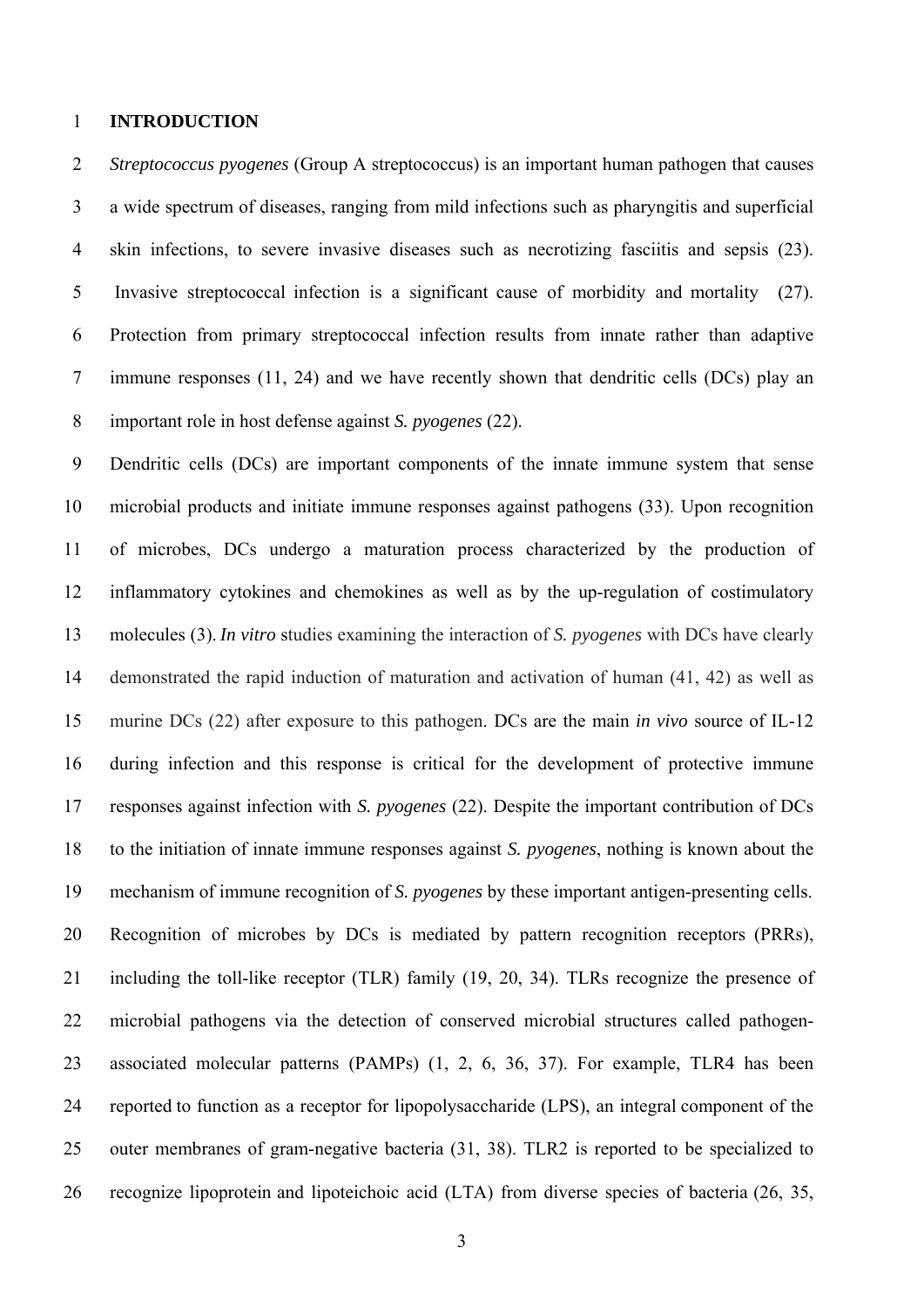1 43). TLR6, in combination with TLR2, recognizes zymosan and peptidoglycan (29, 39). 2 TLR9 and TLR5 have been shown to recognize bacterial derived CpG DNA (14) and flagellin 3 (12), respectively. The interaction of TLRs with their target motifs initiates a cascade of 4 intracellular signaling events that culminates in the activation of NFκB and the production of 5 pro-inflammatory cytokines, chemokines and co-stimulatory molecules that are important for 6 host defenses (1, 4, 36). Upon recognition of microbial components, these TLRs associate 7 with several adaptor molecules such as myeloid differentiation factor 88 (MyD88), critical for 8 downstream signaling events (25, 28).

9 Based on previous studies reporting that several constituents of *S. pyogenes* can be recognized 10 by the TLR family of receptors (29, 18), we hypothesized that this receptor family might be 11 involved in the recognition of the whole microorganism. To investigate this, we evaluated the 12 responses of DCs isolated from animals that lack the common adapter molecule MyD88, 13 which is required for almost all TLR activation cascades, to stimulation with *S. pyogenes*. Our 14 results show that the MyD88 signaling pathway is crucial for *S. pyogenes* induction of 15 maturation and secretion of proinflammatory cytokines by DCs suggesting the participation of 16 TLRs in bacterial sensing. However, using DCs from mice deficient in the expression of 17 TLR1, TLR2, TLR4, TLR2/6 or DCs pretreated with an inhibitor of the TLR9, we have 18 excluded a major involvement of each of these specific TLRs in DC sensing of *S. pyogenes* 19 microorganisms. Taken together, these observations probably reflect the involvement of 20 multiple TLR pathways triggered by different bacterial components in the activation of DCs 21 by *S. pyogenes*. These multimodal recognition may be essential for a rapid and effective 22 response to the invading pathogen.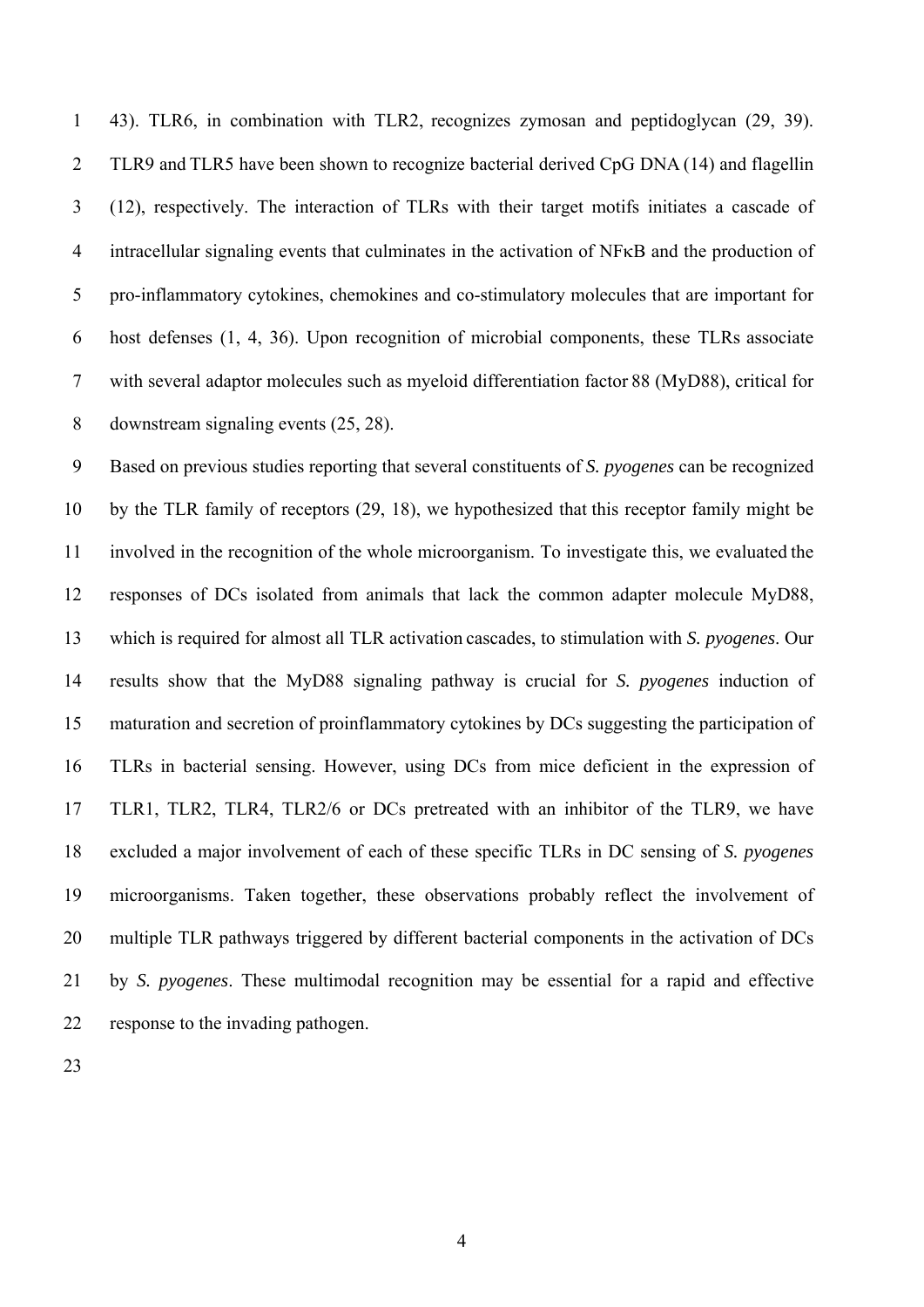### 1 **MATERIALS AND METHODS**

2 *Bacterial strains and culture conditions.* The *S. pyogenes* strain KTL3 (M1 type), initially 3 isolated from the blood of a patient with streptococcal bacteremia, has been previously 4 described (32). The *S. pyogenes* strain 90-226, a serotype M1 strain cultured from the blood 5 of a patient with sepsis and the M protein-deficient *emm1*:: Km isogenic mutant constructed 6 by insertional inactivation of *emm1* with the *aphA-3* (8) were kindly provided by P. Cleary 7 (University of Minnesota Medical School, Minneapolis, MN, USA). Stock cultures were 8 maintained at -70°C and were cultured at 37°C in Todd-Hewitt broth (Oxoid, Basingstoke, 9 UK), supplemented with 1% yeast extract (THY). Bacteria were collected in mid-log phase, 10 washed twice with sterile PBS, diluted to the required inoculum and the number of viable 11 bacteria was determined by counting colony-forming units (CFU) after diluting and plating in 12 blood agar plates (GIBCO, Paisley, UK) containing 5% sheep blood.

13

14 *Mice.* C57BL/6 and TLR2<sup>-/-</sup> mice were obtained from The Jackson Laboratory (Bar Harbor, 15 ME, USA). MyD88<sup>-/-</sup> and TLR4<sup>-/-</sup> mice were obtained from the Max Planck Institute for 16 Infection Biology (Berlin, Germany).  $TLR1^{-/-}$  and  $TLR2/6^{-/-}$  mice were originally from the 17 Centre National de la Recherche Scientifique (CNRS, Paris, France) and kindly provided by 18 T. Ebensen (HZI). These mice were housed in a pathogen-free animal facility at the HZI. 19 Mice were maintained under standard conditions and according to institutional guidelines. All 20 experiments were approved by the appropriate national ethical board (Niedersächsisches 21 Landesamt für Verbraucherschutz und Lebensmittelsicherheit, Oldenburg, Germany).

22

23 *Isolation and culture of bone marrow-derived DCs.* For the generation of bone marrow-24 derived DCs, bone marrow was removed from the tibias and femurs of 5- to 10-wk-old mice. 25 Following red cell lysis and washing, progenitor cells  $(10^6/\text{ml})$  were resuspended and plated 26 in RPMI 1640 containing 10 ng/ml of recombinant mouse GM-CSF (granulocyte-macrophage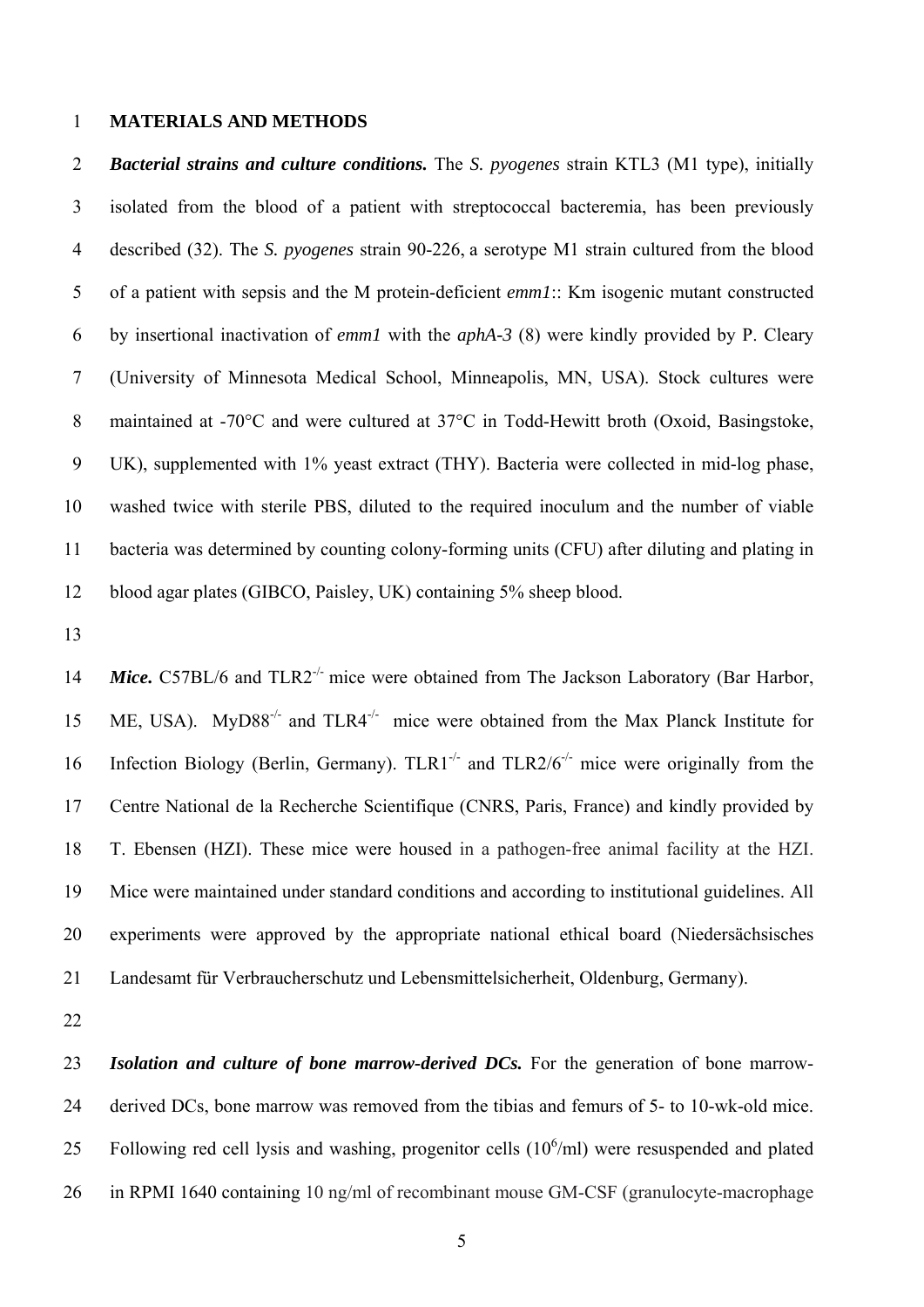1 colony-stimulating factor) (Sigma, St. Louis, MO, USA) and 10 ng/ml of IL-4 (R & D 2 Systems, Minneapolis, MN, USA). DCs were cultured for 6 days at 37°C in 5% C02 and were 3 gently washed and fed with fresh medium and cytokines on days 2 and 4. On day 6, the DCs 4 were used for infection experiments.

5

6 *Experimental infection of DCs.* DCs were infected with the corresponding *S. pyogenes* strain 7 at a multiplicity of infection (MOI) of 10 bacteria per DC and incubated for 2 h in antibiotic-8 free medium. DCs were washed twice with PBS to remove unbound bacteria and pure 9 fractions of DCs were obtained by labeling cells with anti-CD11c MACS beads (Miltenyi 10 Biotec Inc., Bergisch-Gladbach, Germany) and passed twice through a  $MACS<sup>+</sup>$  selection 11 column (Miltenyi Biotec Inc.). The cells purified from the column were routinely >95% 12 CD11c+, as determined by flow cytometry. Cells were further incubated in the presence of 13 antibiotics for additional 24 or 48 hours.

14 For inhibition of TLR-9, DCs were pretreated with ODN2088 (5 µM) (Invivogen, San Diego,

15 CA, USA) for 2 hours prior to infection or stimulation.

16 The TLR9 activator ODN1826 (0,5 µM) (Invivogen, San Diego, CA, USA) was used to 17 stimulate DCs through the TLR9.

18 DCs stimulated with 2 µg/ml of ultra pure LPS from *Escherichia coli* (Invivogen, San Diego, 19 CA, USA) were used as a control.

20

21 *FACS Analysis of Dendritic Cells .* DCs were harvested at 48 h after infection, washed, 22 incubated for 5 min with anti-CD16/32 antibodies to block the Fc receptor and double stained 23 with phycoerythrin (PE)-conjugated anti-CD11c and fluorescein isothiocynate (FITC) 24 conjugated anti-CD40, anti-CD80, and anti-CD86 antibodies along with their isotype controls 25 (BD PharMingen) for 30 minutes. Labeled-DCs were washed and analyzed on a FACScalibur 26 (Becton Dickinson, Erembodegem-Aalst, Belgium).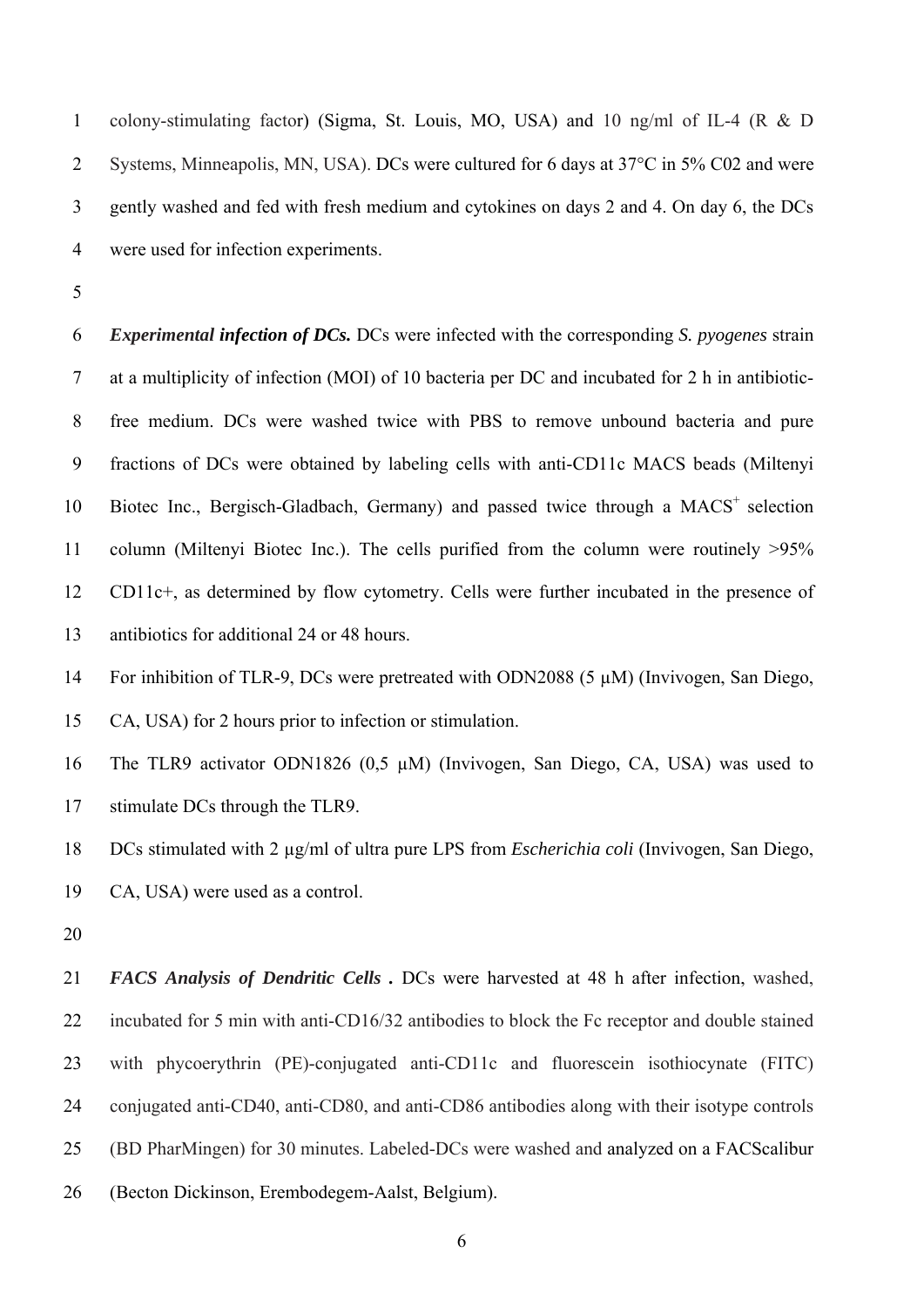1

2 *Cytokines assay.* The levels of IL-12, IL-6 and TNF-α were determined in the supernatant of 3 *S. pyogenes*-stimulated, LPS-stimulated and unstimulated DCs collected at 48 h of culture by 4 ELISA. Briefly, polystyrene microtiter plates (Costar, Fernwald, Germany) were incubated 5 overnight at 4 °C with purified rat anti-mouse anti-IL-12 or anti IL-6 antibodies (BD 6 Pharmingen) diluted in coating buffer. Wells were blocked with 3% bovine serum albumin-7 PBS and sample supernatants, serum samples and standards (serial concentrations of 8 recombinant murine IL-12 or IL-6) were added and incubated overnight at 4°C. Bound 9 cytokine was detected with either biotinylated rat anti-mouse IL-12 or IL-6 antibodies (BD 10 Pharmingen), followed by streptavidin-peroxidase conjugate, and developed with ABTS. The 11 optical densities of samples and standards were measured at 405 nm with a correction 12 wavelength of 650 nm. The levels of TNF- $\alpha$  were determined by using the BD OptEIA<sup>TM</sup> 13 mouse TNF-ELISA Set (mono/poly) (BD Biosciences, San Diego, CA, USA) according to 14 the manufacture's instructions.

15

16 *RNA isolation, reverse-transcription polymerase chain reaction(RT-PCR), and quantitative*  17 *real-time PCR.* Total RNA was isolated from purified *S. pyogenes*-infected, LPS-stimulated 18 and unstimulated DCs at 24 h of culture. DCs were resuspended in RLT-Buffer and 19 homogenized by using QIAshedder columns (QIAGEN). Total RNA was isolated with the 20 RNeasy® Mini Kit (QIAGEN) according to the manufacturer's protocol and cDNA synthesis 21 was performed using a Gibco RT-PCR kit following the manufacturer's instructions. The *ß-*22 *actin* was used as internal reference gene for the RT-PCR. *Rsp-9* was used as housekeeping 23 gene for the quantitative real-time PCR. The following oligonucleotides were generated: *ß-*24 *actin* 5'- TGG AAT CCT GTG GCA TCC ATG AAA C – 3' and 5' - TAA AAC GCA GCT 25 CAG TAA CAG TCC G – 3'; *rsp-9* 5' - CTG GAC GAG GGC AAG ATG AAG C – 3' and 26 5' - TGA CGT TGG CGG ATG AGC ACA – 3'; *IL-12p40*: 5'- CGT GCT CAT GGC TGG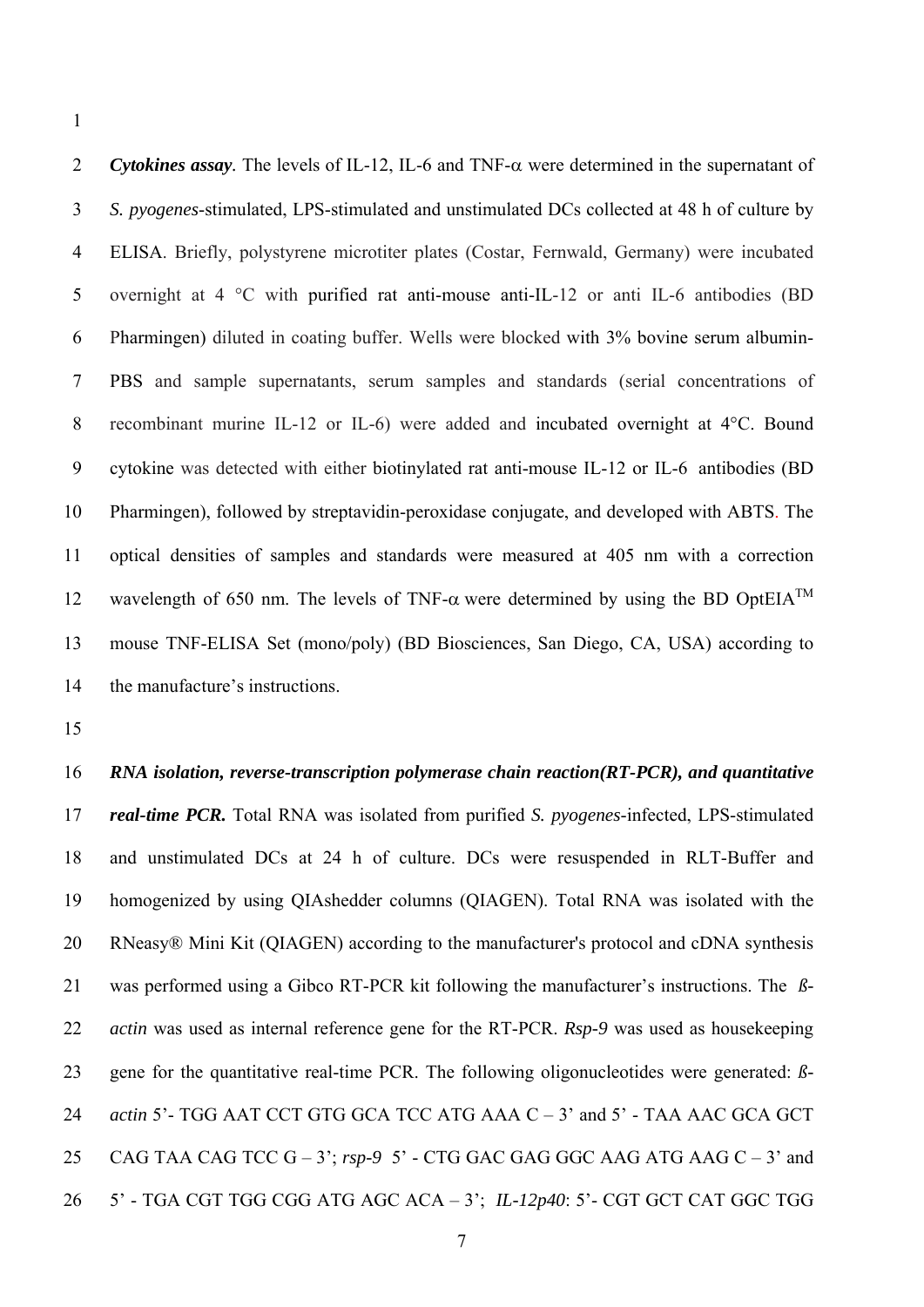1 TGC AAA G - 3' and 5' - CTT CAT CTG CAA GTT CTT GGG C - 3'. Cycling conditions 2 for PCR amplification were 15 sec at 94°C, 30 sec at 58°C, and 45 sec at 72°C for 30 cycles.

3 For quantitative real time-PCR, amplification of rsp-9 and IL-12p40 cDNA was performed 4 using the rotor gene cycler (Corbett Research, Cambridgeshire, UK) and SYBR<sup>®</sup> green PCR 5 Master Mix (Applied Biosystems). Templates used to generate the standard curve for rsp-9 6 and IL-12p40 real time-PCR were produced by amplification of full-length cDNA, which was 7 then subcloned into the TOPO PCR2.1 cloning vector (Invitrogen). The resulting plasmids 8 were prepared using the QIAprep® Spin Miniprep-Kit (QIAGEN) following the manufactor´s 9 instructions and then used to prepare a tenfold dilution series of amplification standard. For 10 the amplification standards, cycle threshold  $(Ct)$  was plotted against  $Log<sub>10</sub>$  copy number to 11 obtain the standard curve used to calculate cDNA copy numbers. Cycle threshold values for 12 IL-12p40 were normalized to the value for β-actin expression. The relative expression levels 13 of stimulated DCs were compared to the expression levels of unstimulated DCs. Data are 14 presented below as fold changes in mRNA in infected or stimulated DCs compared to the 15 mRNA in unstimulated control DCs.

16

17 *Immunofluorescence microscopy.* For double immunofluorescence of 18 extracellular/intracellular bacteria**,** DCs were applied to sterile coverslips and infected with *S.*  19 *pyogenes* for 2 h. Coverslips were then rinsed to remove unbound cells, and adherent cells 20 were fixed with 4% formaldehyde. For double immunofluorescence staining, extracellular 21 bacteria were stained with polyclonal rabbit anti-*S. pyogenes* antibodies, followed by Alexa 22 green-conjugated goat anti-rabbit antibodies (Sigma-Aldrich, Germany). After several 23 washes, cells were permeabilized by 0.025% Triton X-100 in PBS, washed again, and 24 intracellular bacteria were stained by anti-*S. pyogenes* antibodies, followed by Alexa red-25 conjugated goat anti-rabbit antibodies (Sigma-Aldrich). The fluorescence images were 26 obtained with a Axiophot microscope (Zeiss, Oberkochen, Germany) and analyzed using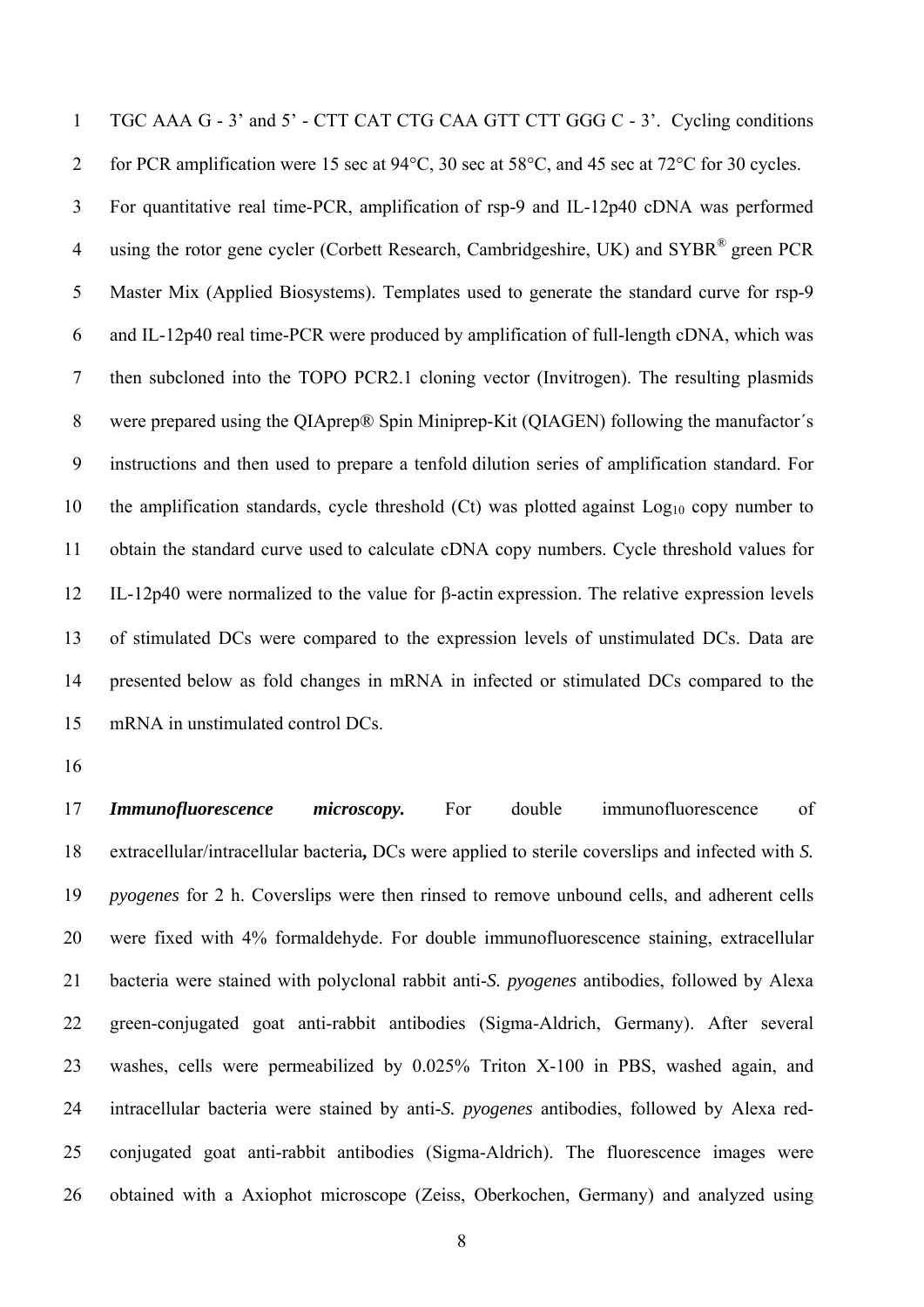1 AxioVision Release 4.5 software (Zeiss). Intracellular bacteria will then appear in red while 2 extracellular *S. pyogenes* will appear in yellow-green.

3

4 *Gentamicin protection assay***.** DCs were infected with *S. pyogenes* (10:1 MOI) for 2 h. DCs 5 were then washed to remove unbounded bacteria and were further incubated in the presence 6 of gentamicin (100  $\mu$ g/ml) at 37°C in 5% CO<sub>2</sub> to kill extracellular bacteria. After different 7 periods of time, DCs were washed and disrupted with dH**2**O to release intracellular bacteria. 8 The resulting suspension was serially diluted and bacterial numbers were determined after 9 plating onto blood agar.

10

11 *Preparation of S. pyogenes DNA.* Overnight cultures of *S. pyogenes* were centrifuged and the 12 obtained pellet resuspended in Sucrose-TES buffer followed by addition of lysozyme and 13 mutanolysin and 1 h incubation at 37°C. RNAse and Proteinase K were added and the mixture 14 was incubated for 15 minutes at 37°C. After adding 500µl of 10% SDS-solution and 15 incubating for 1 h, the DNA was isolated by Phenol-Chloroform extraction. The DNA 16 fraction was then precipitated overnight with Sodium Acetate and Ethanol at  $-20^{\circ}$ C. After 17 washing with Ethanol, the DNA was resuspended in TE buffer. Quantification was performed 18 by photometric measuring at 260nm. Bacterial DNA was stored at 4°C.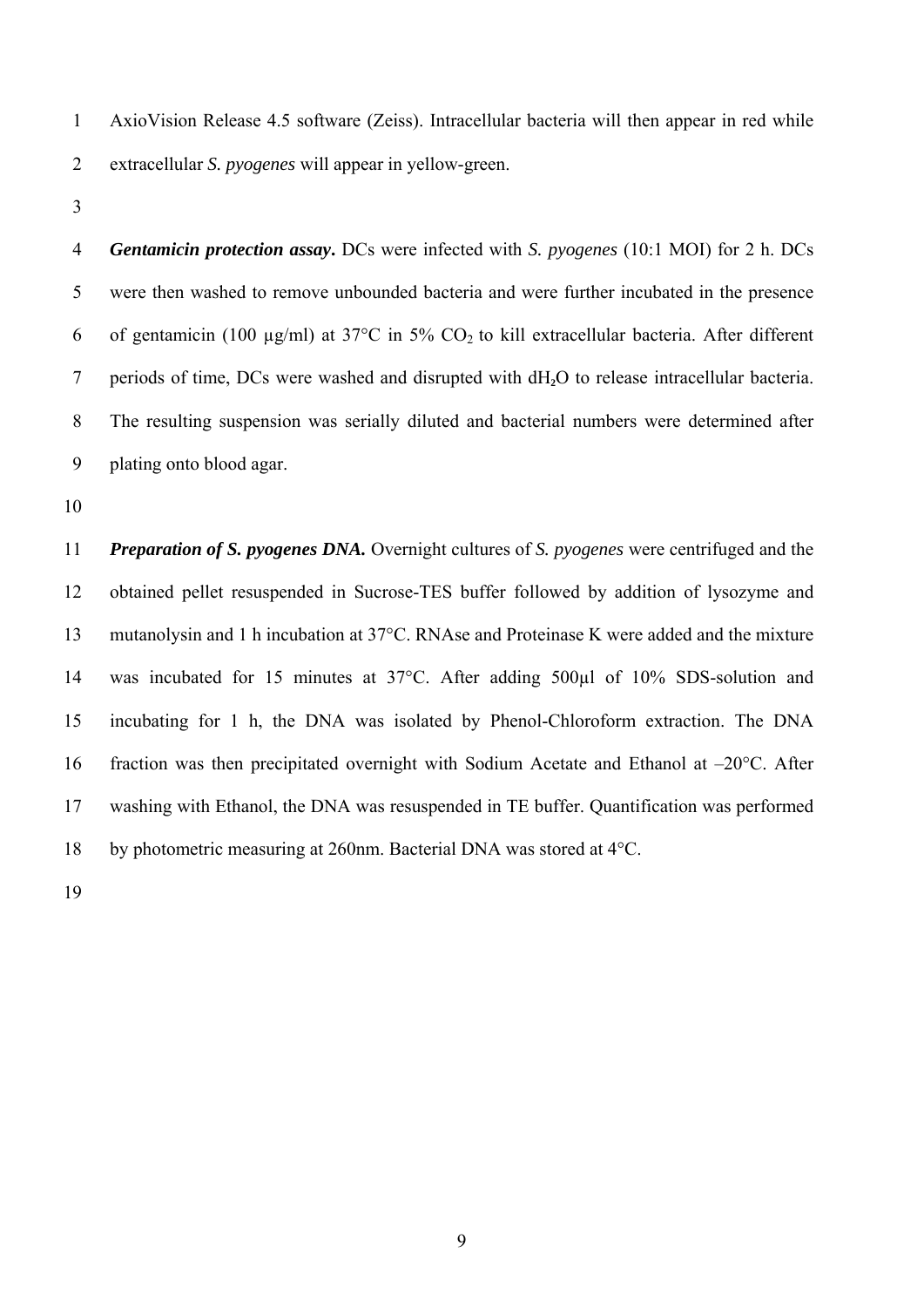### 1 **RESULTS**

### 2 **Effect of MyD88-deficiency on DC maturation.**

3 To determine the role of the MyD88 signaling pathway in *S. pyogenes*-induced maturation of 4 DCs, the expression of CD40, CD80, and CD86 was then determined in the surface of DCs 5 differentiated from bone marrow obtained from either C57BL/6 (wild type DCs) or MyD88<sup>-/-</sup> (MyD88-/- 6 DCs) mice at 48 h after *S. pyogenes* infection by flow cytometry analysis. While 7 wild type DCs significantly increased expression of CD40, CD80, and CD86 upon infection (Fig. 1, left histograms), *S. pyogenes*-stimulated MyD88-/- 8 DCs completely failed to 9 upregulate the surface expression of these molecules (Fig. 1, right histograms). These results 10 indicate that *S. pyogenes* induces DC maturation through a MyD88-dependent pathway.

11

## 12 **MyD88 is essential for** *S. pyogenes***-induced IL-12 production from DCs.**

13 We have recently shown that DCs are the major source of IL-12 during *S. pyogenes* infection 14 (22). Therefore, we investigated the role of MyD88 signaling in the production of IL-12 by 15 DCs in response to *S. pyogenes.* Wild type and MyD88<sup>-/-</sup> DCs were infected for 2 h with *S.* 16 *pyogenes* and further cultured in the presence of antibiotics. Supernatant of DCs stimulated 17 with LPS were used as control. The levels of IL-12 were measured in the supernatants at 48 h 18 after infection by ELISA determination of IL-12p40. As shown in Fig. 2A, secretion of IL-12p40 was completely abolished in MyD88-/- 19 DCs infected with *S. pyogenes*. To test whether 20 the impaired capacity of MyD88<sup>-/-</sup> DCs to release IL-12 in response to *S. pyogenes* is caused 21 by a lack of induction of IL-12 gene expression, we compared the levels of mRNA for IL-22 12p40 subunit, which is induced in DCs after activation (40), in *S. pyogenes*-infected and 23 uninfected wild type and MyD88<sup>-/-</sup> DCs. Absence of MyD88 resulted in suppression of IL-24 12p40 transcription as measured by reverse transcription PCR (Fig. 2B) as well as real time-25 PCR (Fig. 2C). These results indicate that *S. pyogenes* induction of IL-12p40 gene is 26 completely MyD88-dependent.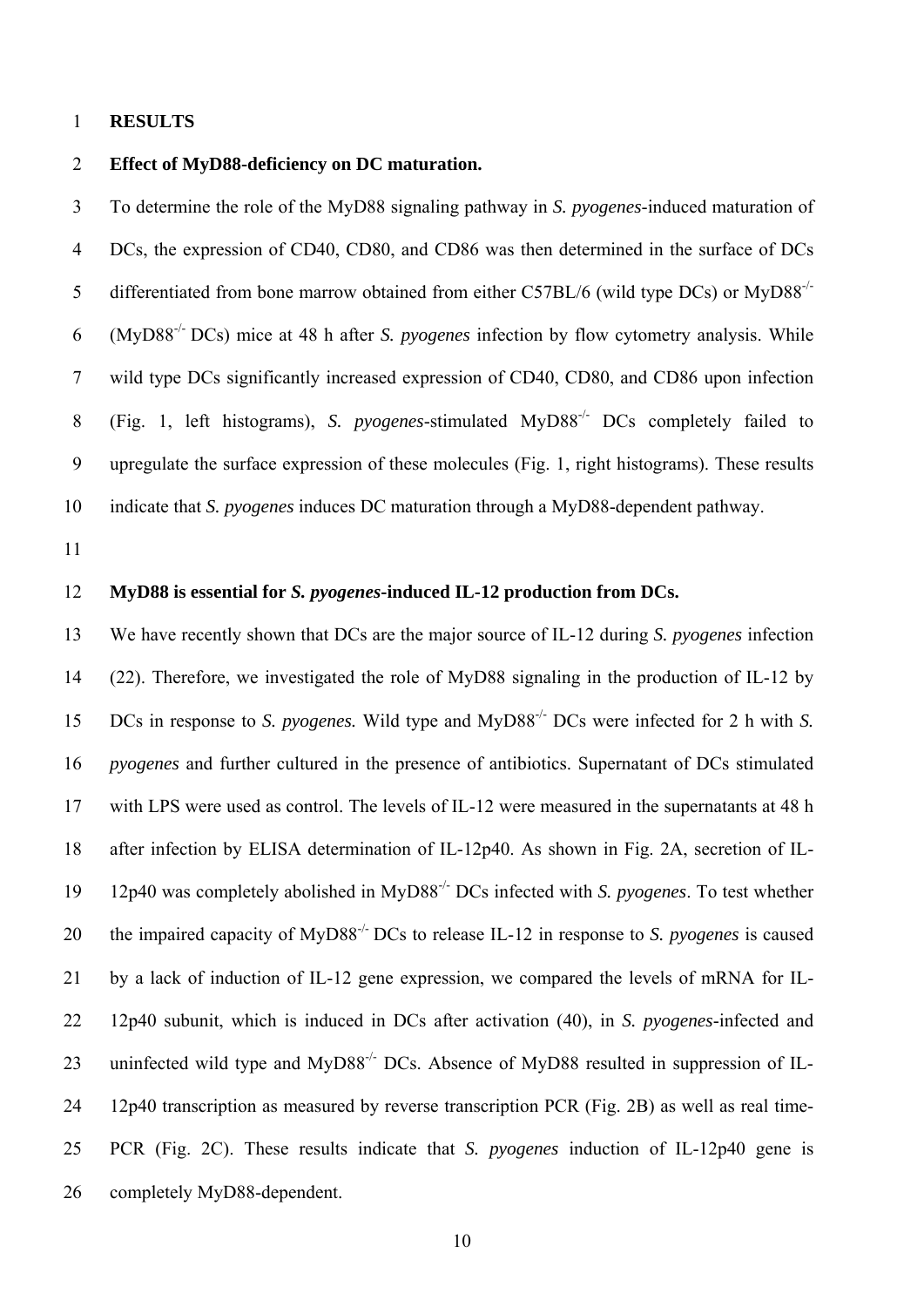1

# 2 **The secretion of TNF-**α **and IL-6 by DCs in response to** *S. pyogenes* **is MyD88-** 3 **dependent.**

4 We next examined if MyD88 was involved in the production of other inflammatory cytokines 5 such as TNF- $\alpha$  and IL-6. These cytokines were detected by ELISA in the supernatants of 6 uninfected and *S. pyogenes*-infected wild type or MyD88<sup>-/-</sup> DCs, at 48 h after *in vitro* 7 infection. Wild type DCs or MyD88<sup>-/-</sup> DCs stimulated with LPS were used as controls. The 8 production of both TNF-α (Fig. 3A) and IL-6 (Fig. 3B) in response to *S. pyogenes* infection 9 was drastically reduced in  $MvD88^{-/-}DCs$  compared with wild type cells. These data indicate 10 that *S. pyogenes*-induced production of proinflammatory cytokinesin DCs was TLR-mediated 11 and dependent on MyD88.

12

# 13 **Uptake and killing of internalized** *S. pyogenes* **by DCs is independent of MyD88**  14 **expression.**

15 It has been reported that activation of the TLR signaling pathway by bacteria regulates 16 phagocytosis at multiple steps including internalization and phagosome maturation (5). 17 Therefore, we assessed whether DCs that lack MyD88 expression differed from normal DCs 18 with respect to the internalization of *S. pyogenes* by using double immunofluorescence 19 microscopy to discriminate between extracellular and intracellular-located bacteria. In 20 contrast to the impressive phenotype of these cells with respect to the induced activation of 21 inflammatory cytokines, MyD88 expression did not affect the ability of DCs to internalize *S.*  22 *pyogenes,* since the uptake of *S. pyogenes* by MyD88<sup>-/-</sup> DCs (Fig. 4B) was comparable to that 23 of wild type DCs (Fig. 4A). Similarly, wild type and  $MvD88<sup>-/-</sup> DCs$  did not differ in their 24 ability to kill internalized *S. pyogenes* as shown by the kinetics of bacterial killing displayed 25 in Fig. 4C.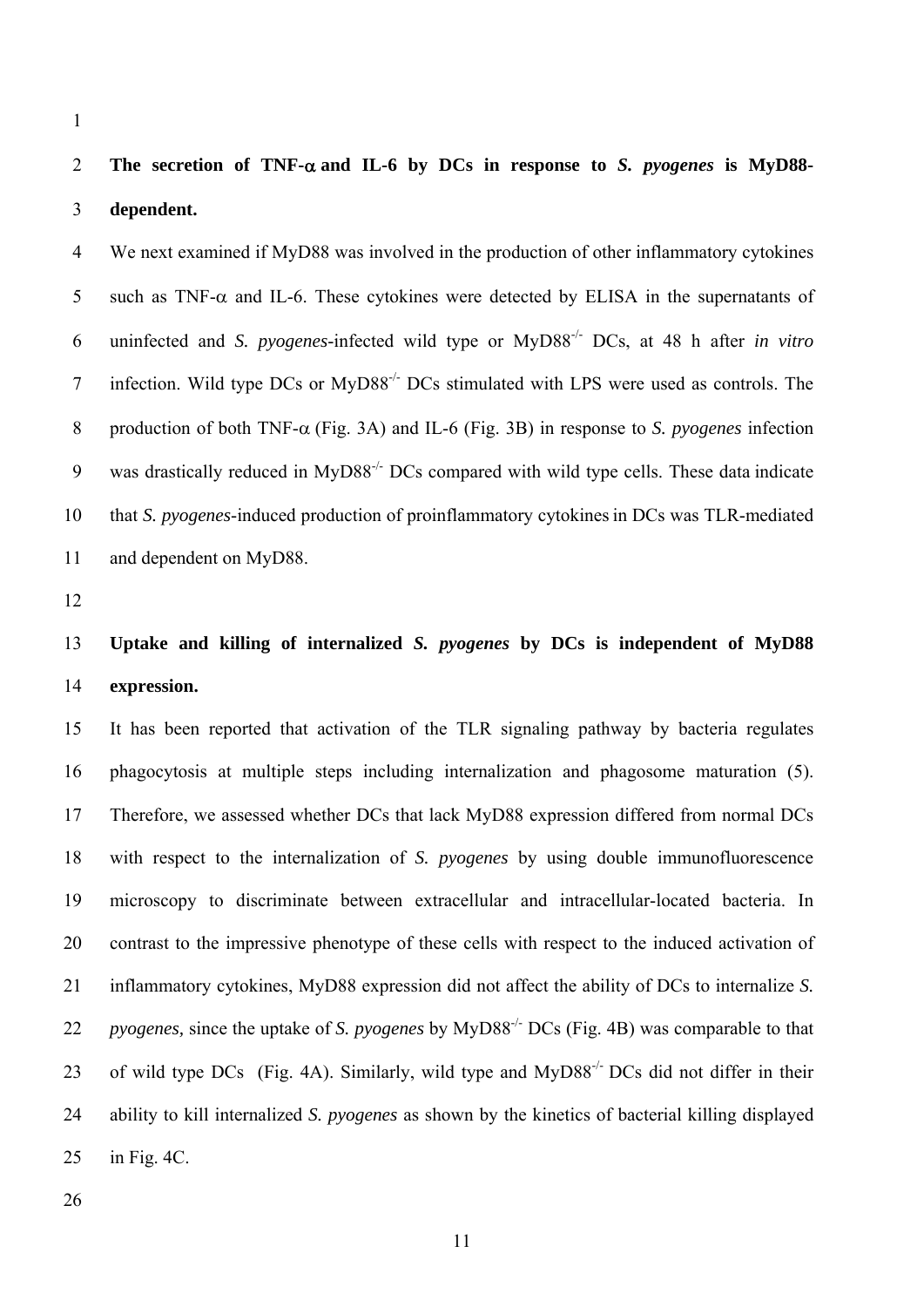## 1 **Signaling through Toll-like receptor 2 is not absolutely required for** *S. pyogenes***-induced**  2 **activation of DCs.**

3 The finding that DCs response to *S. pyogenes* was MyD88-dependent prompted an effort to 4 define which TLRs were involved in *S. pyogenes*-induced DCs activation. Since gram-5 positive cell-wall products such as lipoteichoic acid (LTA) and peptidoglycans have been 6 implicated in the activation of DCs through the TLR2 (26), we first investigated the 7 participation of TLR2 on DC sensing of *S. pyogenes*. DCs from TLR2<sup>-/-</sup> as well as from wild 8 type C57BL/6 control mice were infected with *S. pyogenes* for 2 h and further incubated after 9 removal of unbound bacteria. Maturation markers were determined in *S. pyogenes-*stimulated 10 and non-stimulated DCs after 48 h of culture. The obtained results show that both,  $TLR2^{-/2}$  as 11 well as wild type DCs up-regulated the expression of maturation markers upon exposure to *S.*  12 *pyogenes*, indicating that a functional TLR2 was not absolutely required for this process. A 13 representative histogram showing up-regulation of CD40 in DCs from wild type (left histogram) and  $TLR2^{-/-}$  (right histogram) mice is depicted in Fig. 5A. Similar results were 15 observed when expression of other surface markers (CD80 and CD86) was examined (data 16 not shown).

17 In addition, examination of cytokines secretion revealed that wild type and  $TLR2<sup>-/-</sup> DCs$ 18 produced comparable amounts of IL-12p40 in response to stimulation with *S. pyogenes* (Fig. 19 5B). Thus, *S. pyogenes* is clearly able to induced IL-12p40 production by DCs by signaling 20 though TLRs other than the TLR2.

21 It has been recently reported (30) that streptococcal M protein, a classical virulence 22 determinant of *S. pyogenes*, interacts with TLR2 on human blood monocytes, thereby 23 inducing the production of high amounts of proinflammatory cytokines. To investigate the 24 relative contribution of M protein-TLR2 receptor interaction to the overall production of IL-25 12p40 by DCs, we compared the levels of IL-12p40 induced in wild type and  $TLR2^{-/-}$  DCs by 26 a *S. pyogenes* mutant strain deficient in the expression of M protein versus that by the *S.*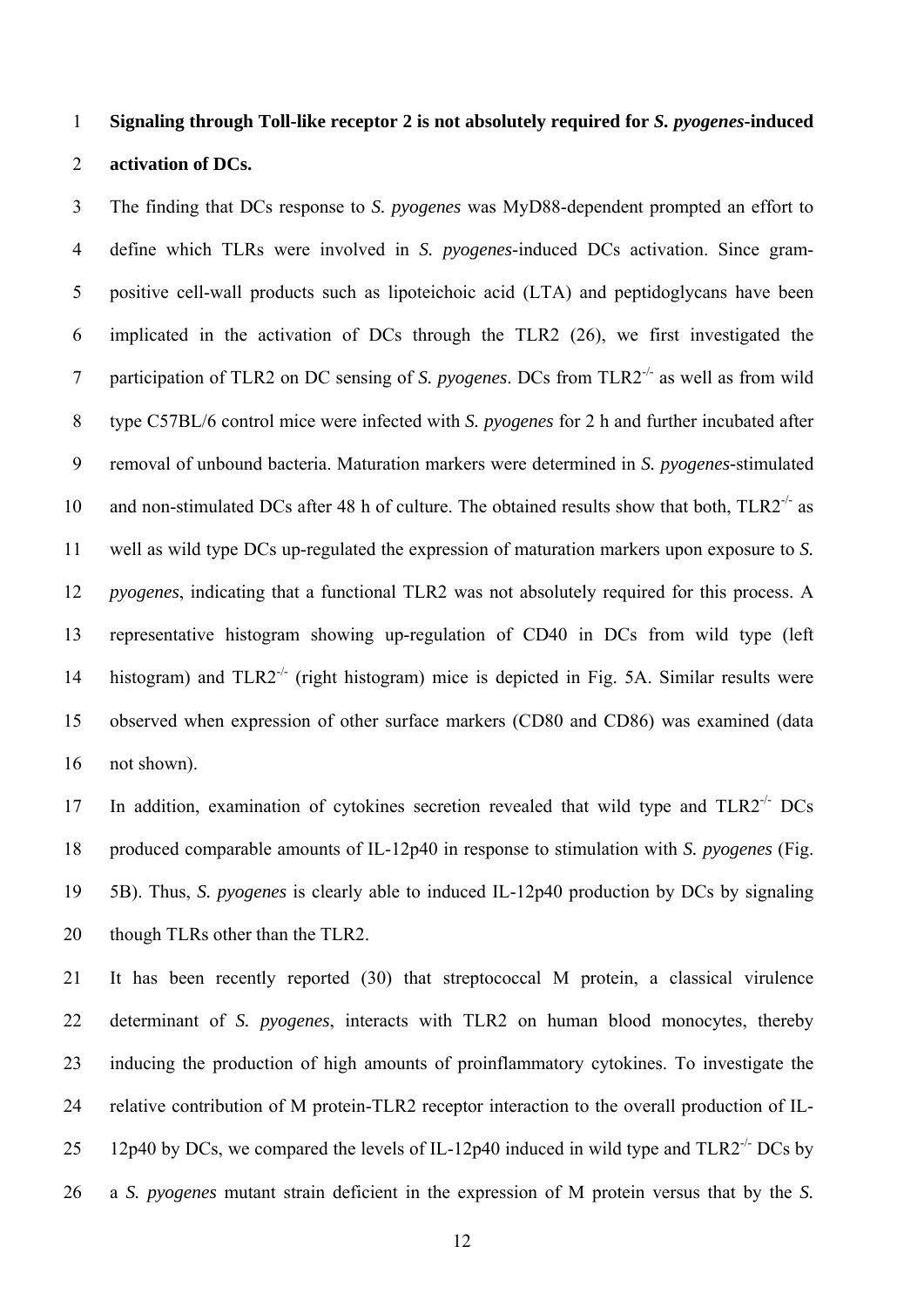1 *pyogenes* parental strain. The IL-12p40 response induced by the M protein-deficient strain 2 was roughly equivalent to the corresponding wild type strain, irrespective of the integrity of 3 TLR2 expression by the DCs (Fig. 5B). Additionally, the pattern of secretion of other 4 inflammatory cytokines such as IL-6 did not differ between wild type and  $TLR2^{-/-}DCs$  after 5 stimulation with the parental or the M protein-deficient strains of *S. pyogenes* (Fig. 5C).

6 It has been reported that TLR2 posses the ability to co-localize with TLR6 and may function 7 as a heterodimeric receptor in response to ligation with the appropriate microbial product 8 (29). Accordingly, we compared maturation and cytokine secretion between DCs derived 9 from bone marrow of mice deficient in the expression of both TLR2 and TLR6 after *in vitro* 10 exposure to *S. pyogenes*. Again, no significant differences in the expression of maturation 11 markers (data not shown) were seen. IL-12p40 production was also equivalent between wild 12 type and  $TLR2/6<sup>-/-</sup> DCs$  (Fig. 6).

13

## 14 **Inhibition of Toll-like receptor 9 does not affect the ability to** *S. pyogenes* **to induce**  15 **activation of DCs.**

16 Bacteria-derived DNA containing CpG motifs can also induce cytokine production and DC 17 maturation through TLR9 (14). DNA from *S. pyogenes* has been reported to contain 18 stimulatory motifs that induce activation of human lymphocytes (7). To determine whether 19 DNA isolated from *S. pyogenes* could stimulate IL-12 production through the stimulation of 20 TLR9 signaling, DCs were stimulated with *S. pyogenes* DNA in the absence or presence of 21 the TLR9 inhibitor ODN 2088, and the secretion of IL-12p40 was determined at 48 h of 22 culture. The production of appreciable levels of IL-12p40 by DCs stimulated with *S. pyogenes* 23 DNA compared with unstimulated DCs demonstrated that bone marrow DCs actively 24 responded to this agent (Fig. 7A). *S. pyogenes* DNA-induced IL-12p40 production by DCs is 25 dependent on TLR9 since the pretreatment of DCs with the TLR9 inhibitor ODN 2088 26 significantly attenuated IL-12p40 production by DNA-stimulated DCs (Fig. 7A).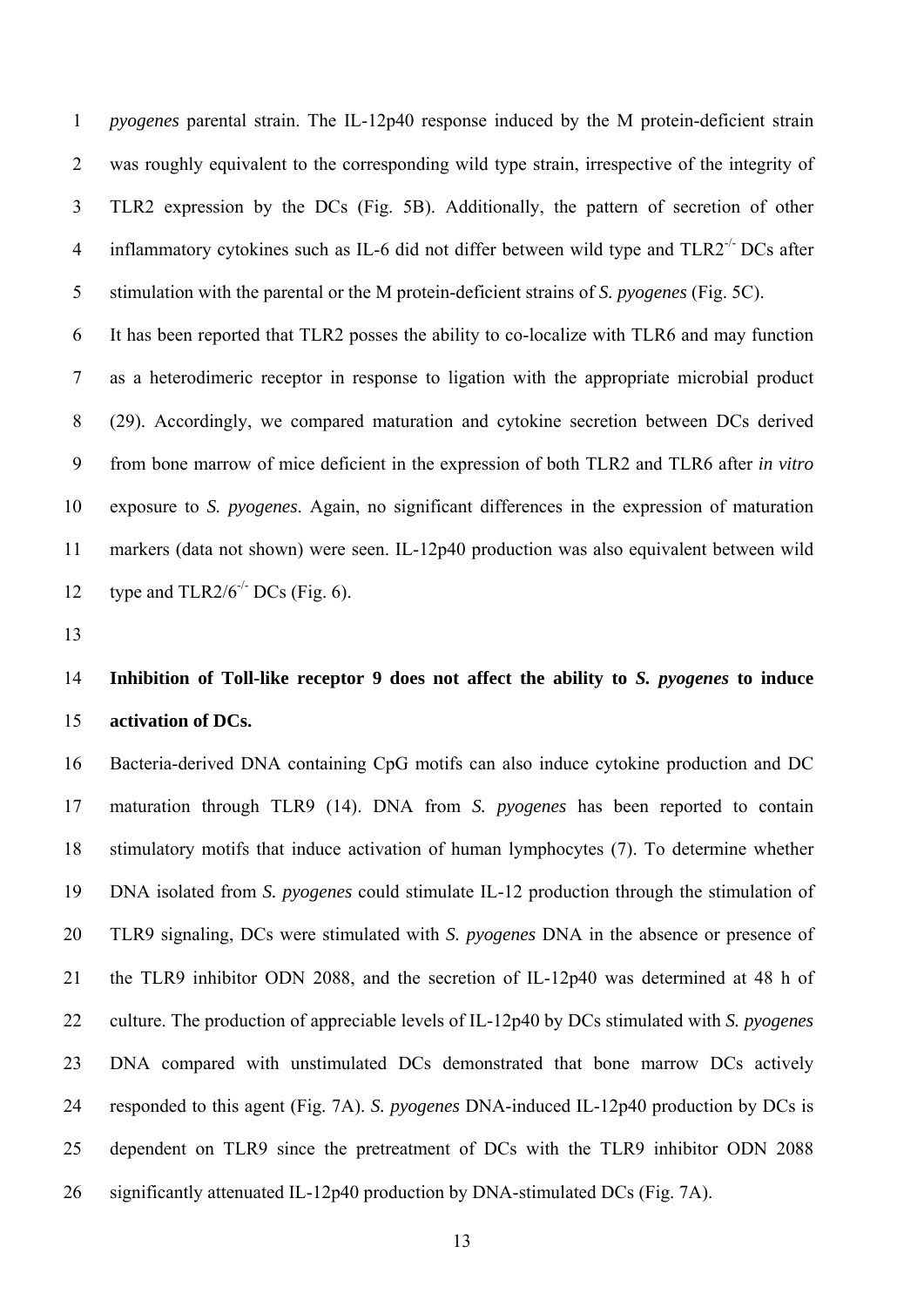1 To determine the relative contribution of TLR9 to IL-12p40 production by whole *S. pyogenes* 2 microorganisms, DCs were stimulated either with *S. pyogenes* or with ODN 1826 as positive 3 control, either in the presence or absence of the TLR9 inhibitor ODN 2088. The results show 4 that, in contrast to what was observed with purified DNA, inhibition of TLR9 did not affect 5 the production of IL-12p40 by DCs in response to *S. pyogenes* stimulation. Therefore, these 6 data ruled out a primary role of TLR9 signaling for DC activation by *S. pyogenes*.

7 A major contribution of TLR1 and TLR4 in immune recognition of *S. pyogenes* by DCs was 8 also discarded after evaluating the response of DCs isolated from mice deficient in the 9 expression of either TLR1 or TLR4 (data not shown).

- 10
- 11
- 12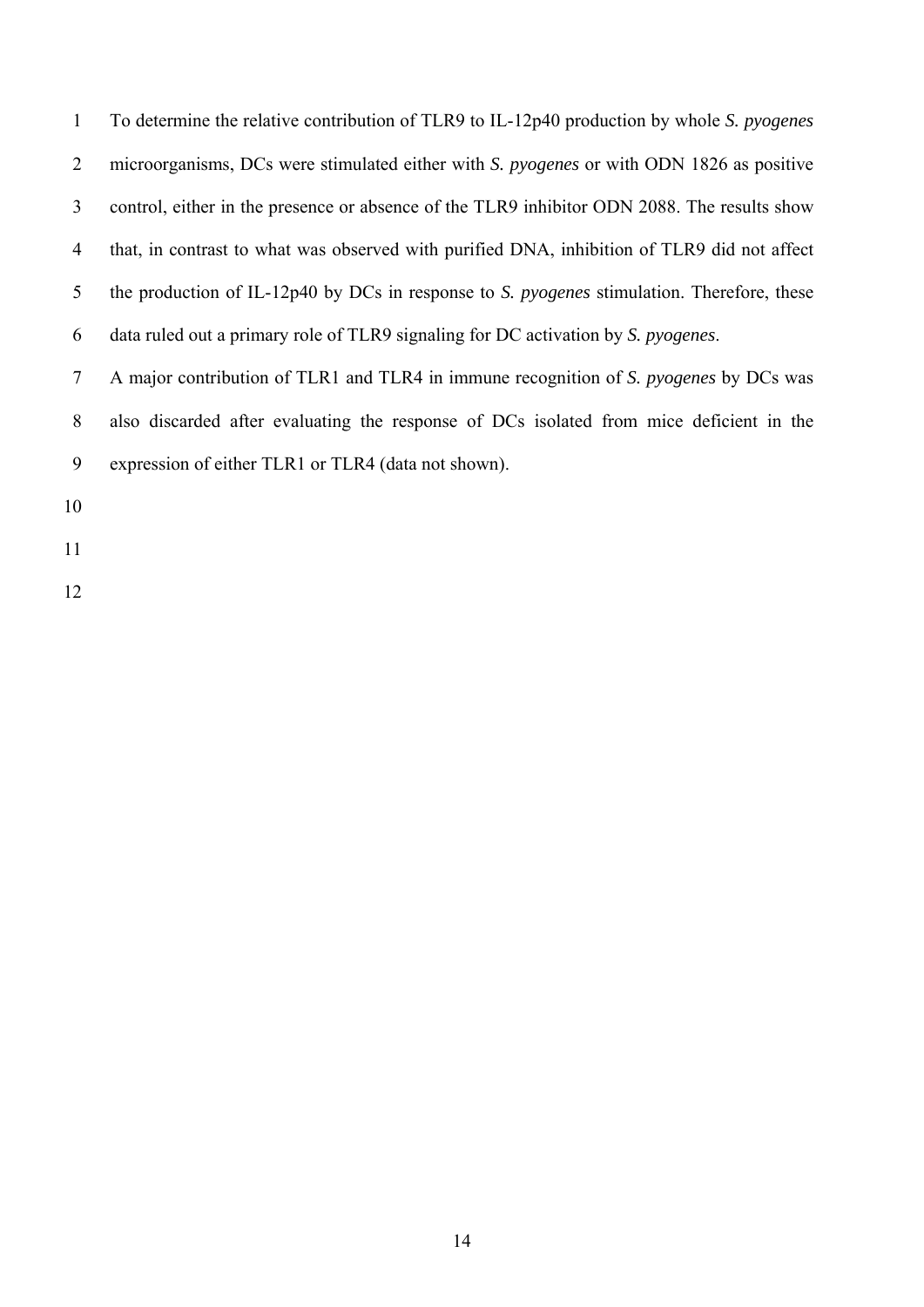### 1 **DISCUSSION**

2 DCs play an important role in host defense against *S. pyogenes* (22). In this report, we 3 attempted to identify the receptors involved in innate immune recognition of *S. pyogenes* by 4 DCs. To determine the possible contribution of TLRs in this process, we tested the 5 requirement for the TLR-associated adapter molecule MyD88 in maturation and production of 6 cytokines by DCs after exposure to *S. pyogenes.* MyD88 has been shown to be a critical 7 signaling molecule for most TLRs as well as IL-1R family responses (25). After recognition 8 of a pathogen-associated molecule, TLRs associate with MyD88 and induce a cascade of 9 signaling events leading to NF-κB activation and subsequent transcription of genes encoding 10 proinflammatory cytokines such as TNFα, IL-6, or IL12 (36). Using DCs deficient in the 11 expression of MyD88, we show here that the induction of DC maturation and production of 12 cytokines in response to *S. pyogenes* infection is entirely dependent on the MyD88-mediated 13 signaling pathway. Our results are in agreement with previously published reports suggesting 14 that the production of inflammatory cytokines, and in particular IL-12, by DCs is completely 15 abolished in the absence of MyD88 (19, 21). The observation that *S. pyogenes*-mediated 16 activation of DCs was MyD88-dependent suggested that one or multiple TLRs were involved. 17 However, contrary to our expectations, DCs lacking either TLR1, TLR2, TLR4, TLR2/TLR6 18 or inhibited in TLR9 signaling, retain their ability to maturate and to produce inflammatory 19 cytokines in response to *S. pyogenes* infection. Therefore, despite the indications that TLRs 20 mediate the response of DCs to *S. pyogenes*, we failed to identify a specific TLR with a 21 predominant impact on this response.

22 These observations indicate that immune recognition of *S. pyogenes* is not likely to occur 23 through recognition of a single microbial target molecule by a single TLR. Instead, innate 24 immune cells will be exposed to multiple bacterial components capable of engaging different 25 TLR family members. Thus, we hypothesize that TLRs 1, 2, 4, 6, and 9 may all be involved in 26 the immune sensing of *S. pyogenes* through the recognition of lipoproteins, petidoglycans,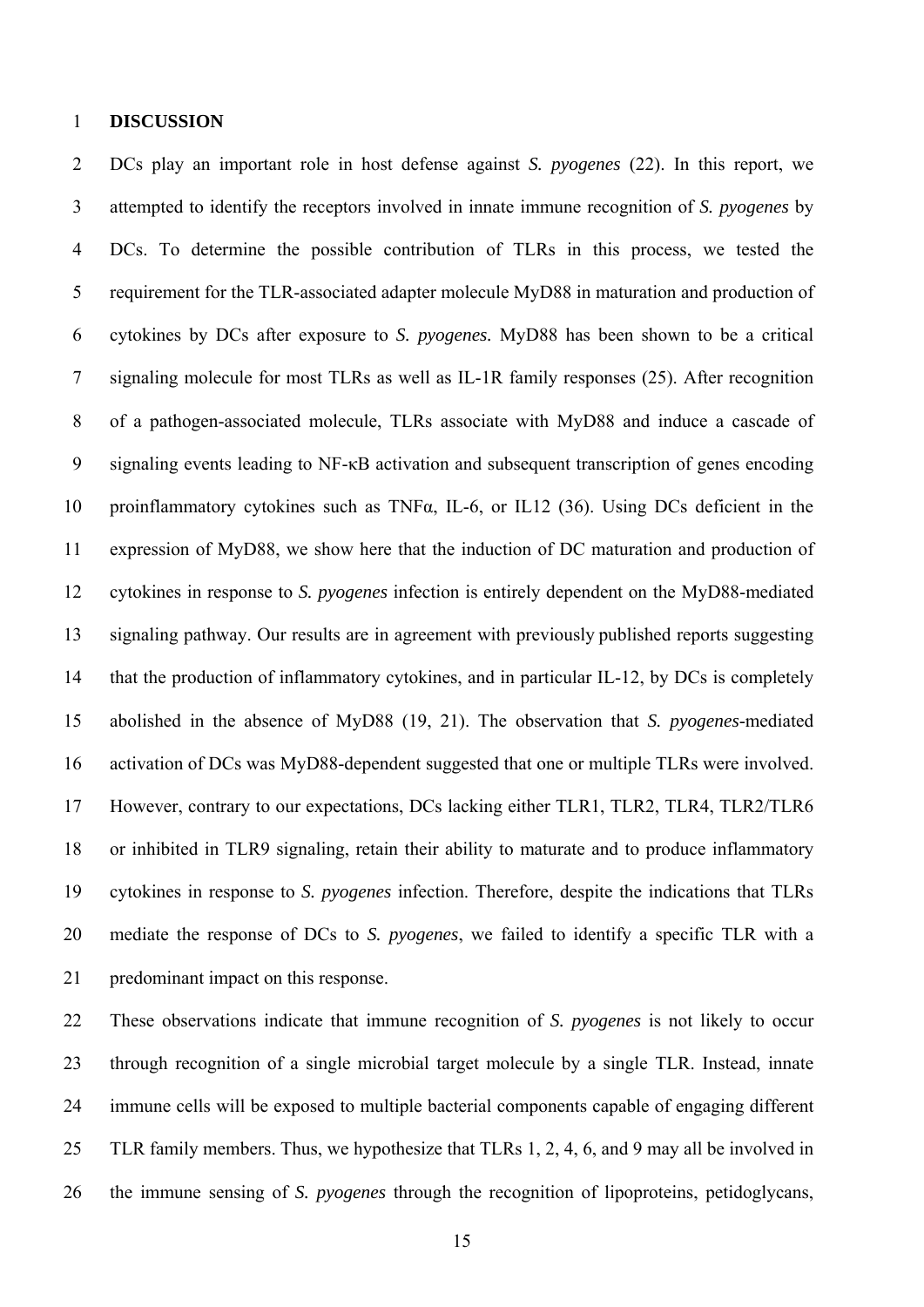1 LTA (29, 38), and bacterial DNA (14). Deletion of an individual TLR can, therefore, be 2 compensated for signaling triggered through the others. To cope with the complexity of 3 sensing pathogens, the innate immune system probably evolved to respond via multiple 4 interactions to maximize activation. Simultaneous or sequential activation of multiple TLRs 5 can also be important for tailoring the inflammatory responses to be effective against specific 6 microbial pathogens.

7 According to our observations with *S. pyogenes* and DCs, Henneke and colleagues (15, 16) 8 have reported that macrophages deficient in MyD88 expression are significantly impaired in 9 the immune response to Group B streptococcus. However, macrophages isolated from mutant 10 mice with targeted deletions of the individual TLR 1, 2, 4, 6 or 9 did not show a significantly 11 decreased cytokine response to this pathogen, thus excluding all of the TLRs that have been 12 reported as potential receptors for cell components of gram-positive bacteria (15, 16).

13 It is noteworthy that, in general, the impact of TLR deletion on microbial infection 14 phenotypes is often not severe. Thus, although LPS from *E. coli* is recognized by TLR4, mice 15 deficient in TLR4 do not display enhanced susceptibility to infection with this pathogen (10, 16 13). A similar situation has been observed with *Listeria monocytogenes*, which can induce 17 inflammatory signaling through TLR2, but mice deficient in TLR2 are not more susceptible to 18 infection (9). These observations further demonstrate the complex interactions between a 19 pathogen and innate immune cells, in which a single receptor cannot be assigned a sole 20 recognition molecule and the induction of all components of the inflammatory response.

21 Another conclusion from this study is that the uptake and killing of *S. pyogenes* by DCs was 22 unaffected in the absence of MyD88 suggesting that, in these settings, phagocytic and killing 23 mechanisms of DCs do not require TLR-mediate signaling for their induction.

24 In summary, our results indicate that immune recognition of *S. pyogenes* by DCs is highly 25 complex and requires a coordinated interplay between MyD88-independent events involving 26 phagocytosis and antigen-processing as well as MyD88-dependent signaling pathways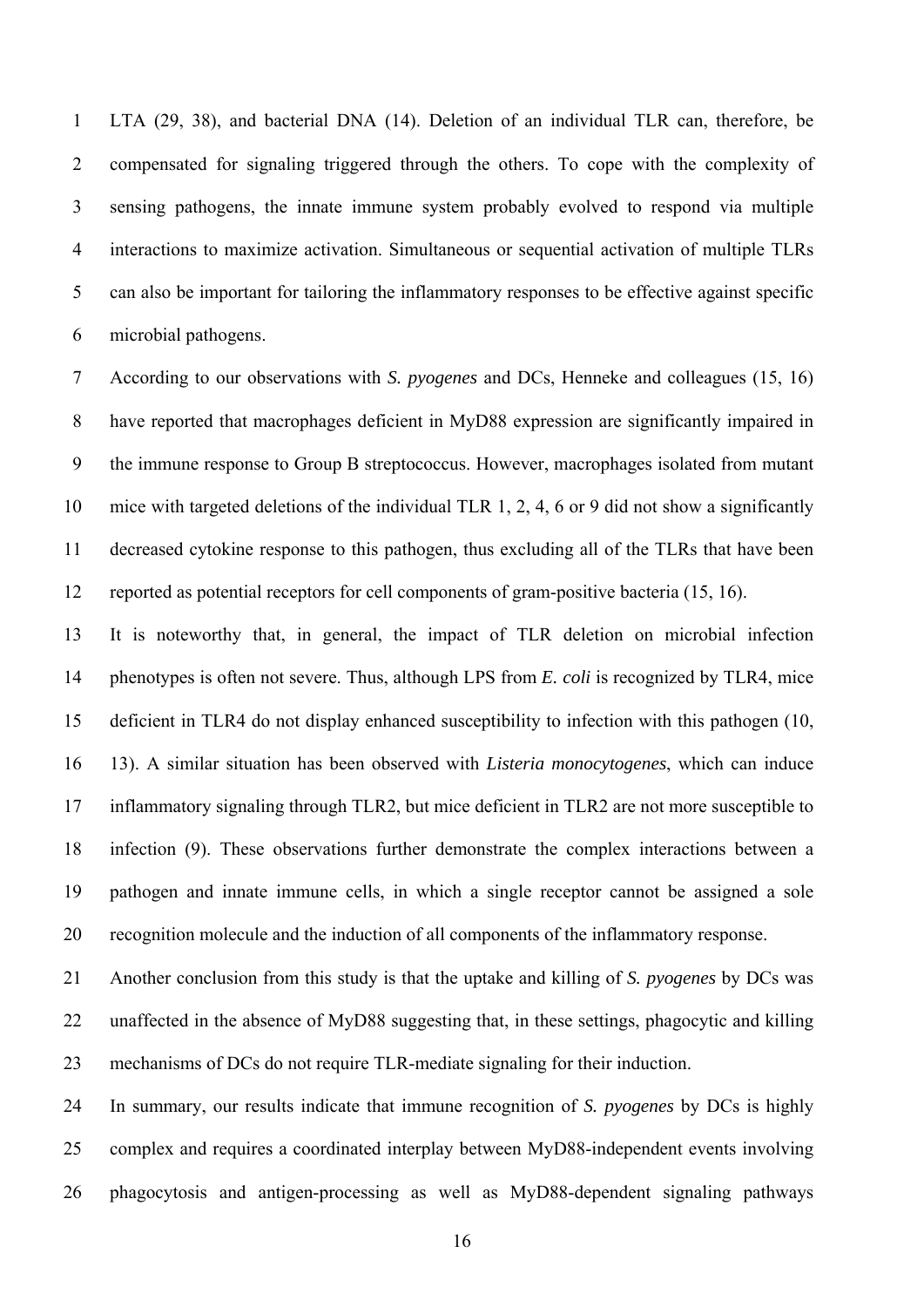1 involved in the induction of DC maturation and cytokine production. Adding an additional 2 level of complexity, the data presented here argues for a multimodal detection of *S. pyogenes* 3 by DCs involving several TLR signaling pathways, resulting in a complex triggering of 4 proinflammatory responses that impacts on the nature and the intensity of the ensuing immune 5 response. The evolution of such a multi-receptor, integrated system for sensing pathogens is 6 crucial for innate immune defenses to prevent pathogens from easily subverting recognition 7 by mutating or deleting critical TLRs ligands.

8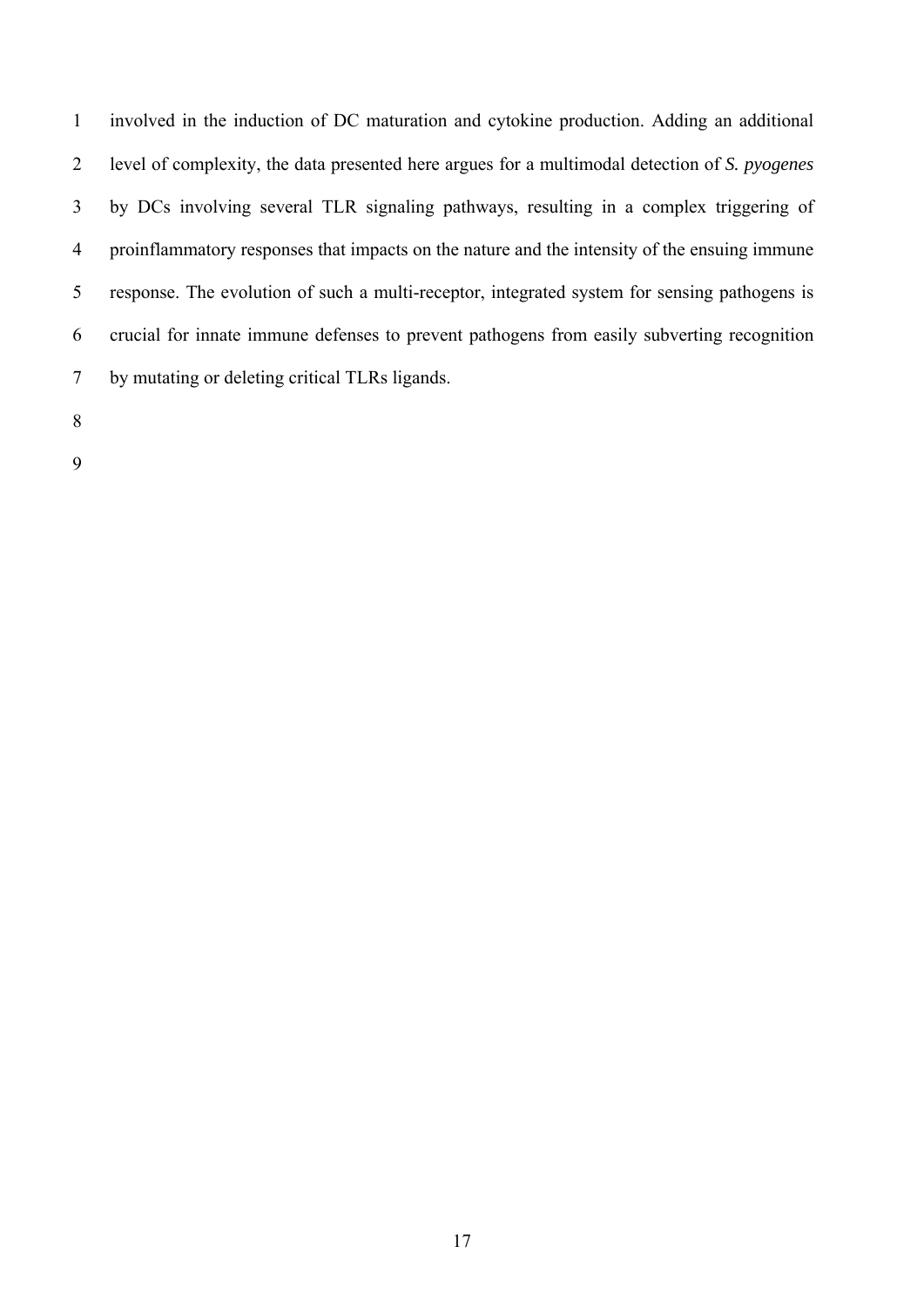## 1 **ACKNOLEDGMENTS**

2 Financial Support: This work was supported in part by the Nationales Genomforschungsnetz 3 II (grant 01GS0404) and in part by the "Impuls und Vernetzungsfond," Helmholtz-4 Gemeinschaft deutscher Forschungszentren (grant "Immunogenetics of Group A 5 Streptococci" to E.M.). 6 We would like to thank P. Cleary for providing the M1-deficient *S. pyogenes* mutant strain.

- 7
- 8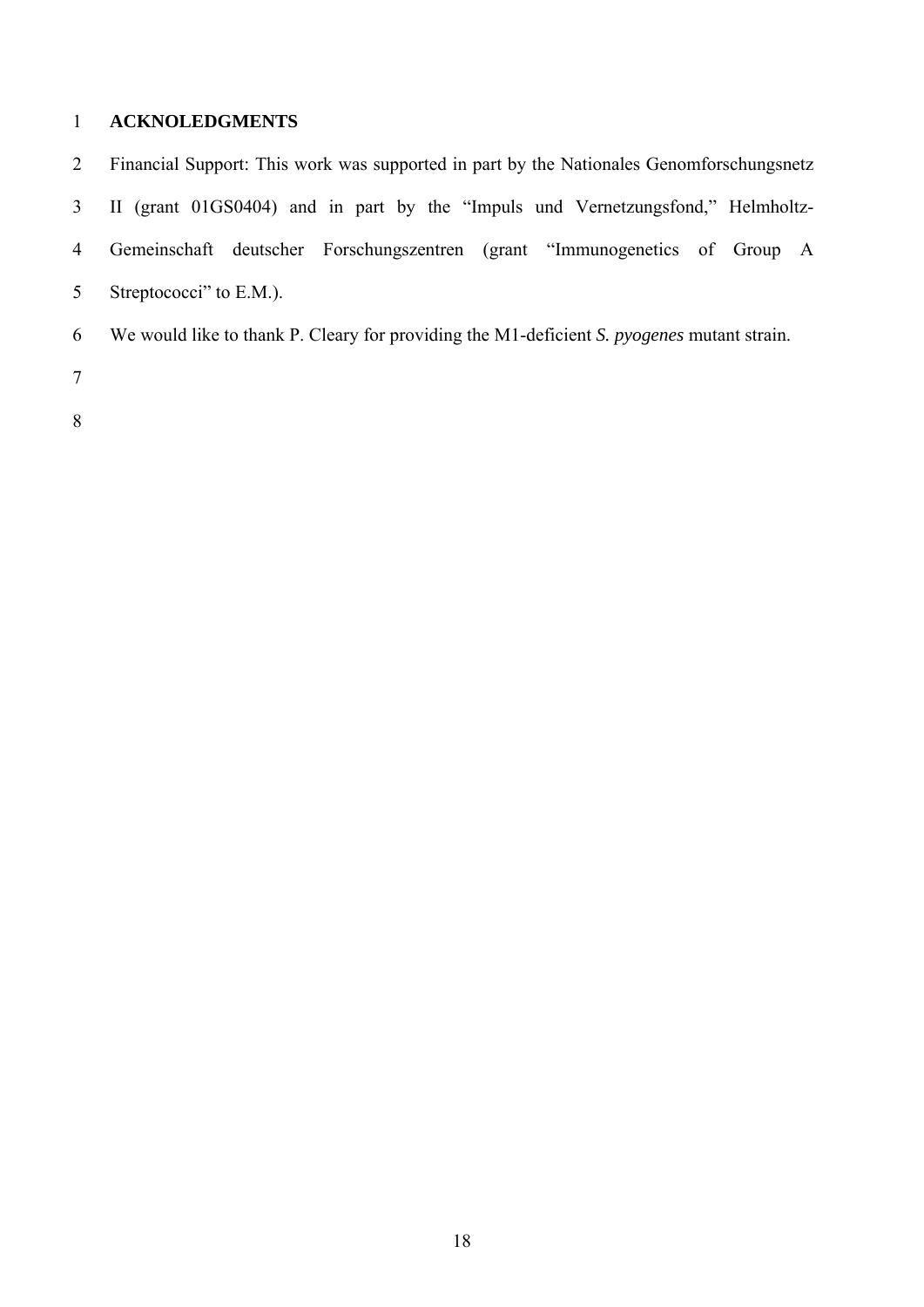### 1 **REFERENCES**

- 2 1. **Akira, S., and K. Takeda.** 2004. Toll-like receptor signaling. Nat. Rev. Immunol. **4:**499- 3 511.
- 4 2. **Akira, S., K. Takeda, and T. Kaisho.** 2001. Toll-like receptors: critical proteins linking 5 innate and acquired immunity. Nat. Immunol. **2:**675-680.
- 6 3. **Banchereau, J., and R. M. Steinman.** 1998. Dendritic cells and the control of immunity. 7 Nature **392:**245-252.
- 8 4. **Barton, G. M., and R. Medzhitov.** 2003. Toll-like receptor signaling pathways. Science 9 **300:**1524-1525.
- 10 5. **Blander, J. M., and R. Medzhitov.** 2004. Regulation of phagosome maturation by 11 signals from toll-like receptors. Science **304:**1014-1018.
- 12 6. **Beutler, B., K. Hoebe, X. Du, and R. J. Ulevitch.** 2003. How we detect microbes and 13 respond to them: the Toll-like receptors and their transducers. J. Leukoc. Biol. **74:**479- 14 485.
- 15 7. **Chatellier, S., and M. Kotb.** 2000. Preferential stimulation of human lymphocytes by 16 oligodeoxynucleotides that copy DNA CpG motifs present in virulent genes of group A 17 streptococci. Eur. J. Immunol. **30:**993-1001.
- 18 8. **Cue, D., P. E. Dombek, H. Lam, and P. P. Cleary.** 1998. *Streptococcus pyogenes* 19 serotype M1 encodes multiple pathways for entry into human epithelial cells. Infect. 20 Immun. **66:**4593-4601.
- 21 9. **Edelson, B. T., and E. R. Unanue.** 2002. MyD88-dependent but Toll-like receptor 2- 22 independent innate immunity to Listeria: no role for either in macrophage listericidal 23 activity. J. Immunol. **169:**3869-3875.
- 24 10. **Evans, T. J., E. Strivens, A. Carpenter, and J. Cohen.** 1991. Differences in cytokine 25 response and induction of nitric oxide synthase in endotoxin-resistant and endotoxin-26 sensitive mice after intravenous gram-negative infection. J. Immunol. **150:**5033-5040.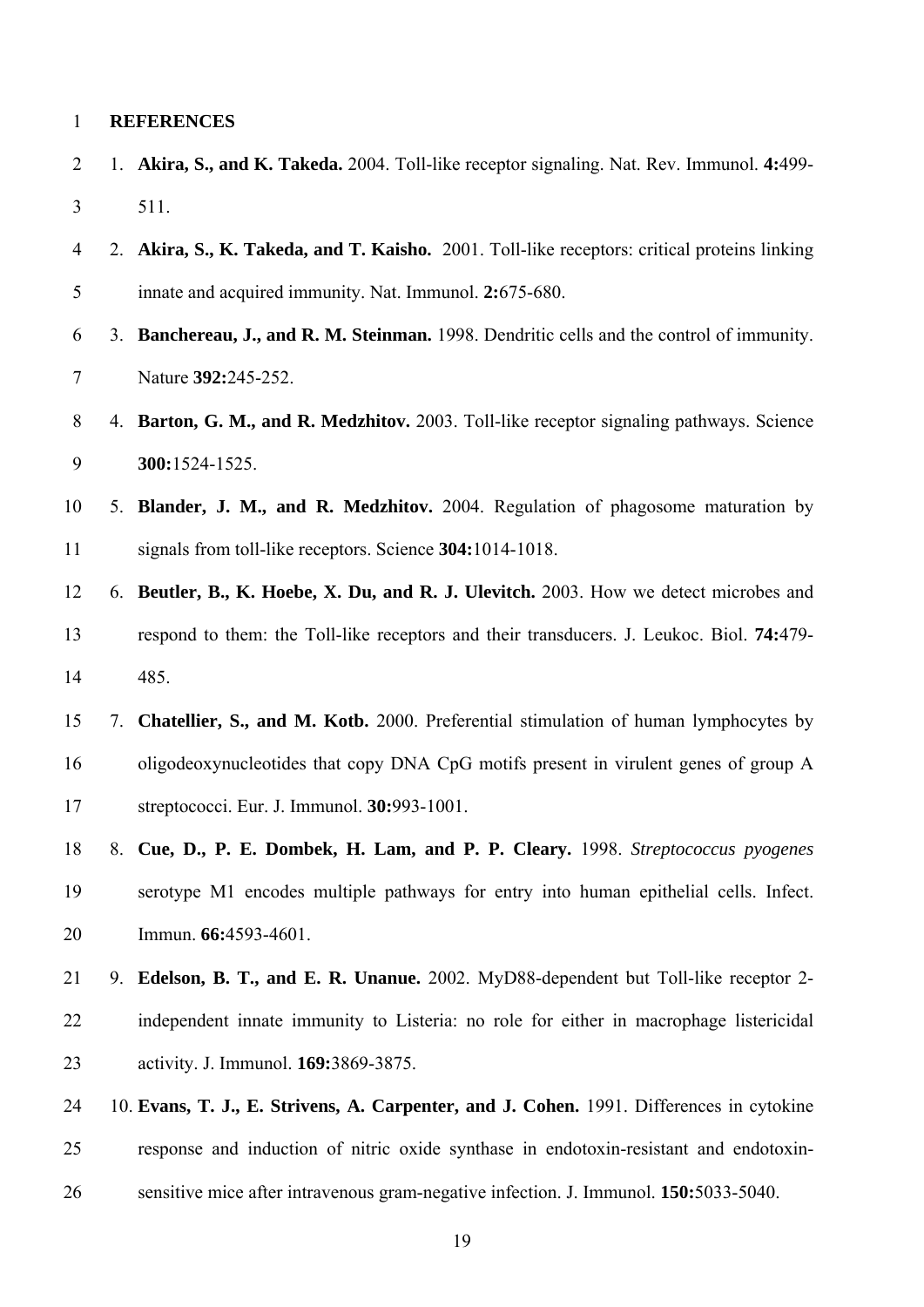| $\mathbf{1}$   | 11. Goldman, O., M. Rohde, G. S. Chhatwal, and E. Medina. 2004. Role of macrophages          |
|----------------|----------------------------------------------------------------------------------------------|
| $\overline{2}$ | in host resistance to group A streptococci. Infect. Immun. 72:2956-2963.                     |
| 3              | 12. Hayashi, F., K. D. Smith, A. Ozinsky, T. R. Hawn, E. C. Yi, D. R. Goodlett, J. K.        |
| $\overline{4}$ | Eng, S. Akira, D. M. Underhill, and A. Aderem. 2001. The innate immune response to           |
| $\mathfrak s$  | bacterial flagellin is mediated by Toll-like receptor 5. Nature 410:1099-1103.               |
| 6              | 13. Haziot, A., N. Hijiya, S. C. Gangloff, J. Silver, and S. M. Goyert. 2001. Induction of a |
| $\tau$         | novel mechanism of accelerated bacterial clearance by lipopolysaccharide in CD14-            |
| $8\,$          | deficient and Toll-like receptor 4-deficient mice. J. Immunol. 166:1075-1078.                |
| 9              | 14. Hemmi, H., O. Takeuchi, T. Kawai, T. Kaisho, S. Sato, H. Sanjo, M. Matsumoto, K.         |
| 10             | Hoshino, H. Wagner, K. Takeda, and S. Akira. 2000. A Toll-like receptor recognizes           |
| 11             | bacterial DNA. Nature 408:740-745.                                                           |
| 12             | 15. Henneke, P., O. Takeuchi, R. Malley, E. Lien, R. R. Ingalls, M. W. Freeman, T.           |
| 13             | Mayadas, V. Nizet, S. Akira, D. L. Kasper, and D. T. Golenbock. 2002. Cellular               |
| 14             | activation, phagocytosis, and bactericidal activity against group B streptococcus involve    |
| 15             | parallel myeloid differentiation factor 88-dependent and independent signaling pathways.     |
| 16             | J. Immunol. 169:3970-3977.                                                                   |
| 17             | 16. Henneke, P., O. Takeuchi, J. A. van Strijp, H.-K. Guttormsen, J. A. Smith, A. B.         |
| 18             | Schromm, T. A. Espevik, S. Akira, V. Nizet, D. L. Kasper, and D. T. Golenbock.               |
| 19             | 2001. Novel engagement of CD14 and multiple Toll-like receptors by group B                   |
| 20             | streptococci. J. Immmunol. 167:7069-7076.                                                    |
| 21             | 17. Hertz, C. J., S. M. Kiertscher, P. J. Godowski, D. A. Bouis, M. V. Norgard, M. D.        |
| 22             | Roth, and R. L. Modlin. 2001. Microbial lipopeptides stimulate dendritic cell maturation     |
| 23             | via Toll-like receptor 2. J. Immunol. 166:2444-2450.                                         |
| 24             | 18. Joosten, L. A., M. I. Koenders, R. L. Smeets, M. Heuvelmans-Jacobs, M. M. Helsen,        |
| 25             | K. Takeda, S. Akira, E. Lubberts, F. A. van de Loo, and W. B. van den Berg. 2003.            |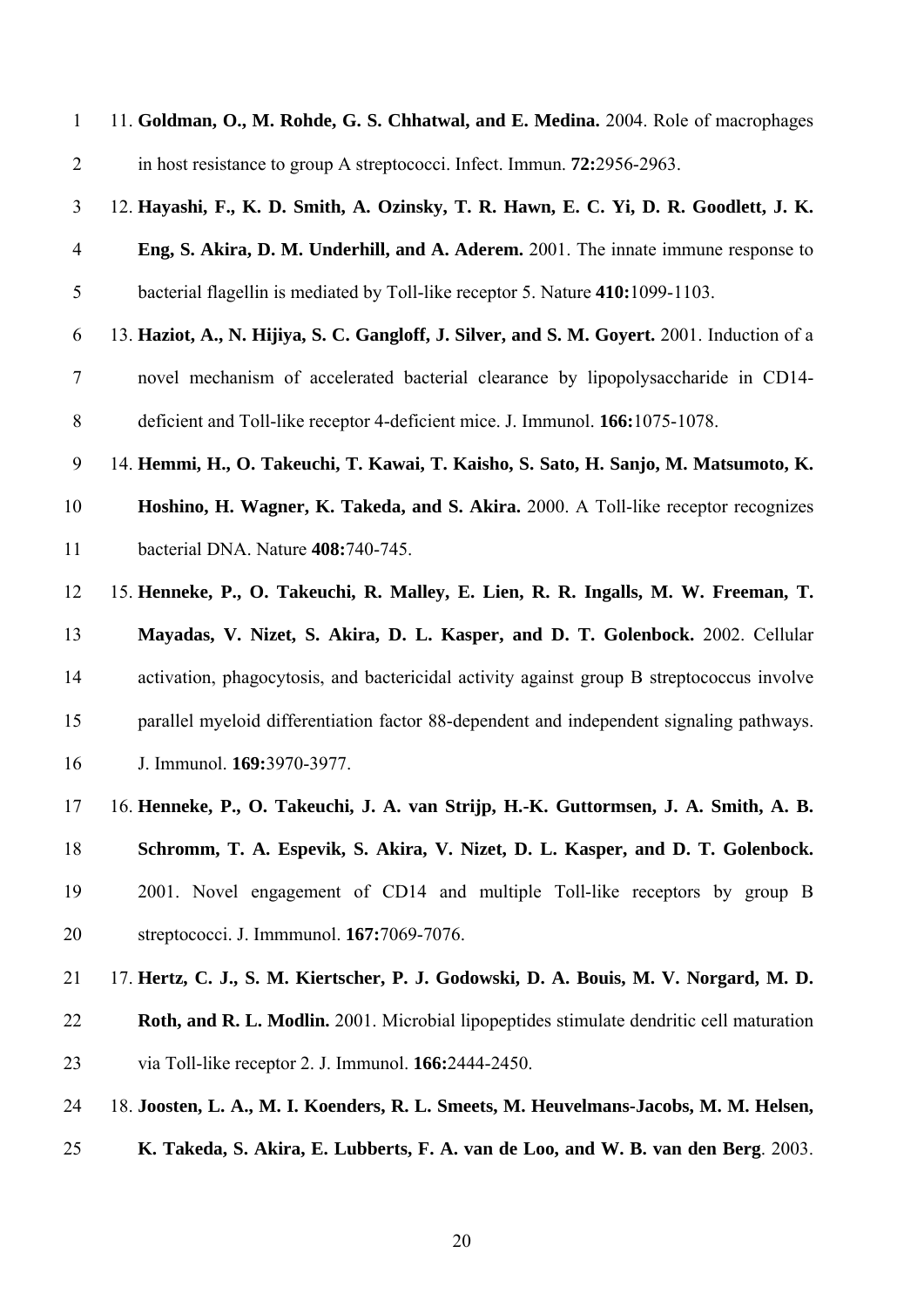| $\mathbf{1}$   | Toll-like receptor 2 pathway drives streptococcal cell wall-induced joint inflammation:             |
|----------------|-----------------------------------------------------------------------------------------------------|
| $\overline{2}$ | critical role of myeloid differentiation factor 88. J. Immunol. 171:6145-6153.                      |
| 3              | 19. Kaisho, T., and S. Akira. 2001. Dendritic-cell function in Toll-like receptor- and              |
| $\overline{4}$ | MyD88-knockout mice. Trends Immunol. 22:78-83.                                                      |
| 5              | 20. Kaisho, T., and S. Akira. 2003. Regulation of dendritic cell function through toll-like         |
| 6              | receptors. Curr. Mol. Med. 3:759-771.                                                               |
| $\overline{7}$ | 21. Kawai, T., O. Adachi, T. Ogawa, K. Takeda, and S. Akira. 1999. Unresponsiveness of              |
| 8              | MyD88-deficient mice to endotoxin. Immunity 11:115-22.                                              |
| 9              | 22. Loof, T. G., M. Rohde, G. S. Chhatwal, S. Jung, and E. Medina. 2007. The                        |
| 10             | contribution of dendritic cells to host defenses against <i>Streptococcus pyogenes</i> . J. Infect. |
| 11             | Dis. 196:1794-1803.                                                                                 |
| 12             | 23. Martin, J. M., and M. Green. 2006. Group A streptococcus. Semin. Pediatr. Infect. Dis.          |
| 13             | $17:140-148.$                                                                                       |
| 14             | 24. Medina, E., O. Goldmann, M. Rohde, A. Lengeling, and G. S. Chhatwal. 2001.                      |
| 15             | Genetic control of susceptibility to group A streptococcal infection in mice. J. Infect. Dis.       |
| 16             | 184:846-852.                                                                                        |
| 17             | 25. Medzhitov, R., P. Preston-Hurlburt, E. Kopp, A. Stadlen, C. Chen, S. Ghosh, and C.              |
| 18             | A. Janeway, Jr. 1998. MyD88 is an adaptor protein in the hToll/IL-1 receptor family                 |
| 19             | signaling pathways. Mol. Cell 2:253-258.                                                            |
| 20             | 26. Michelsen, K. S., A. Aicher, M. Mohaupt, T. Hartung, S. Dimmeler, C. J.                         |
| 21             | Kirschning, and R. R. Schumann. 2001. The role of toll-like receptors (TLRs) in                     |
| 22             | bacteria-induced maturation of murine dendritic cells (DCS). Peptidoglycan and                      |
| 23             | lipoteichoic acid are inducers of DC maturation and require TLR2. J. Biol. Chem.                    |
| 24             | 276:25680-25686.                                                                                    |
| 25             | 27. O'Loughlin, R. E., A. Roberson, P. R. Cieslak, R. Lynfield, K. Gershman, A. Craig,              |
| 26             | B. A. Albanese, M. M. Farley, N. L. Barrett, N. L. Spina, B. Beall, L. H. Harrison, A.              |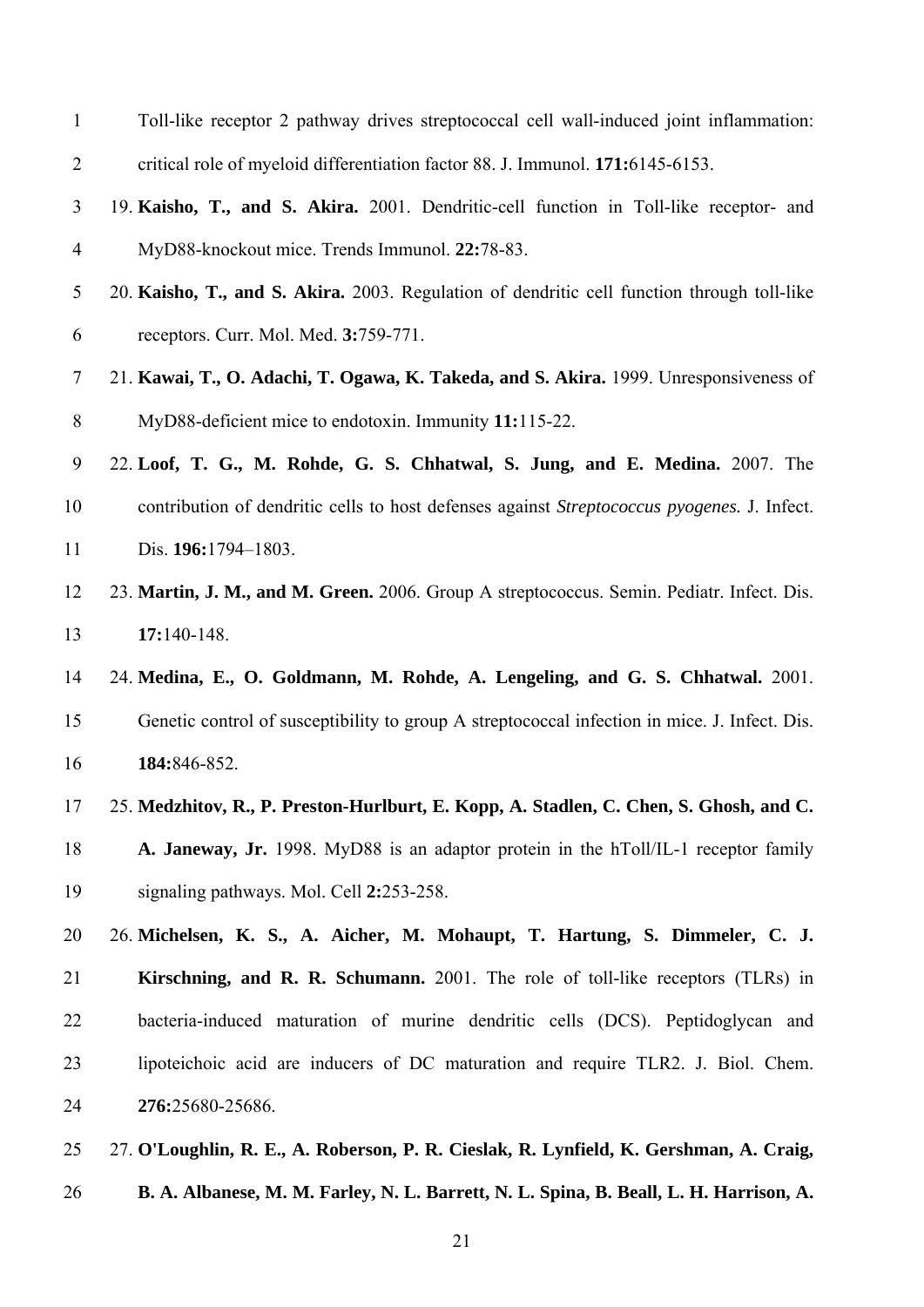| Reingold, and C. Van Beneden; Active Bacterial Core Surveillance Team. 2007. The                   |  |  |  |  |  |  |  |
|----------------------------------------------------------------------------------------------------|--|--|--|--|--|--|--|
| epidemiology of invasive group A streptococcal infection and potential vaccine                     |  |  |  |  |  |  |  |
| implications: United States, 2000-2004. Clin. Infect. Dis. 45:853-862.                             |  |  |  |  |  |  |  |
| 28. O'Neill, L. A., K. A. Fitzgerald, and A. G. Bowie. 2003. The Toll-IL-1 receptor adaptor        |  |  |  |  |  |  |  |
| family grows to five members. Trends Immunol. 24:286-290.                                          |  |  |  |  |  |  |  |
| 29. Ozinsky, A., D. M. Underhill, J. D. Fontenot, A. M. Hajjar, K. D. Smith, C. B.                 |  |  |  |  |  |  |  |
| Wilson, L. Schroeder, and A. Aderem. 2000. The repertoire for pattern recognition of               |  |  |  |  |  |  |  |
| pathogens by the innate immune system is defined by cooperation between toll-like                  |  |  |  |  |  |  |  |
| receptors. Proc. Natl. Acad. Sci. USA 97:13766-13771.                                              |  |  |  |  |  |  |  |
| 30. Pahlman, L. I., M. Morgelin, J. Eckert, L. Johansson, W. Russell, K. Riesbeck, O.              |  |  |  |  |  |  |  |
| Soehnlein, L. Lindbom, A. Norrby-Teglund, R. R. Schumann, L. Bjorck, and H.                        |  |  |  |  |  |  |  |
| Herwald. 2006. Streptococcal M protein: a multipotent and powerful inducer of                      |  |  |  |  |  |  |  |
| inflammation. J. Immunol. 177:1221-1228.                                                           |  |  |  |  |  |  |  |
| 31. Poltorak, A., X. He, I. Smirnova, M. Y. Liu, C. Van Huffel, X. Du, D. Birdwell, E.             |  |  |  |  |  |  |  |
| Alejos, M. Silva, C. Galanos, M. Freudenberg, P. Ricciardi-Castagnoli, B. Layton,                  |  |  |  |  |  |  |  |
| and B. Beutler. 1998. Defective LPS signaling in C3H/HeJ and C57BL/10ScCr mice:                    |  |  |  |  |  |  |  |
| mutations in Tlr4 gene. Science 282:2085-2088                                                      |  |  |  |  |  |  |  |
| 32. Rasmussen, M., H. P. Muller, and L. Bjorck. 1999. Protein GRAB of Streptococcus                |  |  |  |  |  |  |  |
| <i>pyogenes</i> regulates proteolysis at the bacterial surface by binding alpha2-macroglobulin. J. |  |  |  |  |  |  |  |
| Biol. Chem. 274:15336-15344.                                                                       |  |  |  |  |  |  |  |
| 33. Reis e Sousa, C. 2001. Dendritic cells as sensors of infection. Immunity 14:495-498.           |  |  |  |  |  |  |  |
| 34. Reis e Sousa, C. 2004. Toll-like receptors and dendritic cells: for whom the bug tolls.        |  |  |  |  |  |  |  |
| Semin. Immunol. 16:27-34.                                                                          |  |  |  |  |  |  |  |
| 35. Schwandner, R., R. Dziarski, H. Wesche, M. Rothe, and C. J. Kirschning. 1999.                  |  |  |  |  |  |  |  |
| Peptidoglycan- and lipoteichoic acid-induced cell activation is mediated by toll-like              |  |  |  |  |  |  |  |
|                                                                                                    |  |  |  |  |  |  |  |

26 receptor 2. J. Biol. Chem. **274:**17406-17409.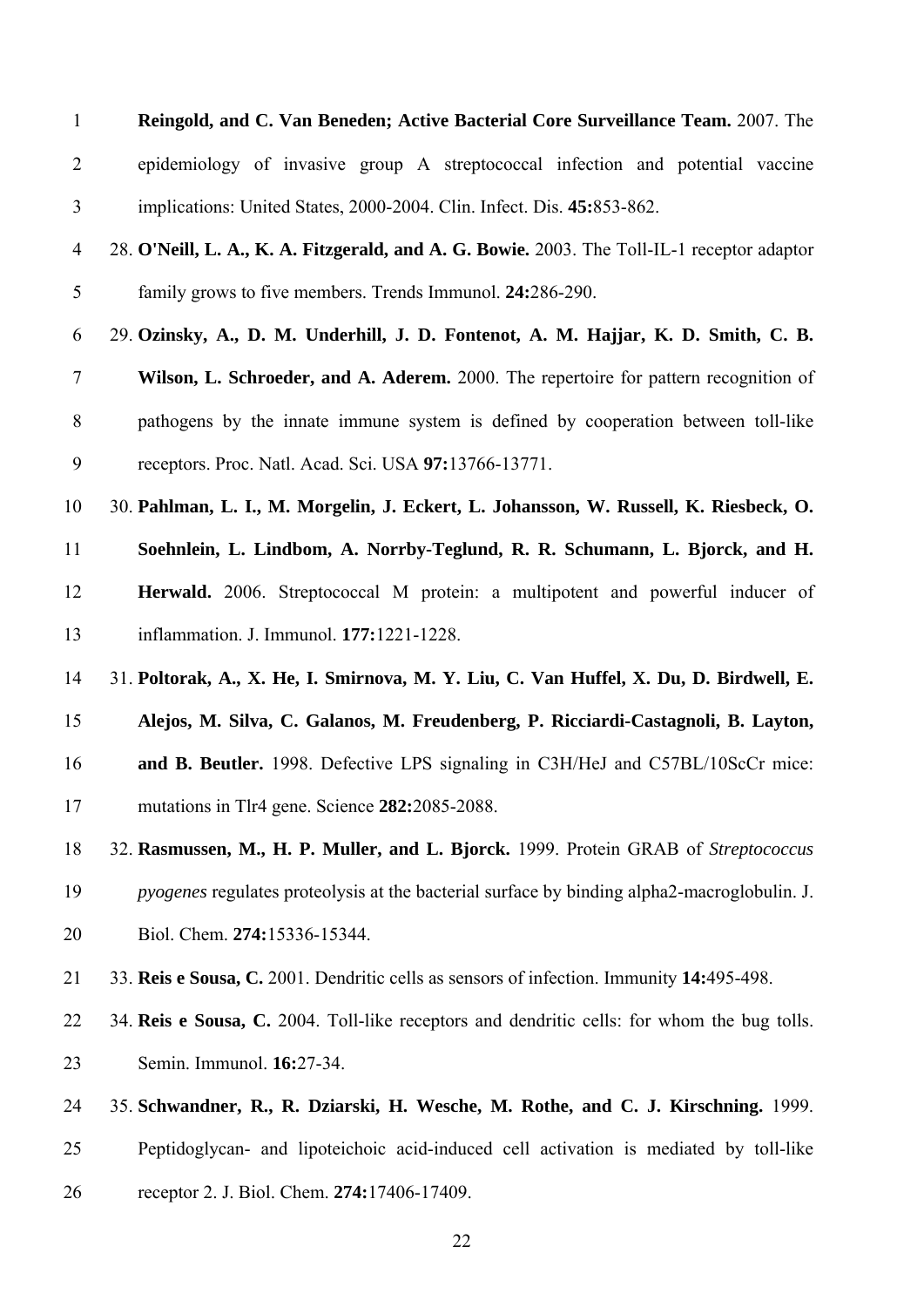|                | 36. Takeda, K., and S. Akira. 2005. Toll-like receptors in innate immunity. Int. Immunol. |  |  |  |  |  |
|----------------|-------------------------------------------------------------------------------------------|--|--|--|--|--|
| $\overline{2}$ | $17:1-14$                                                                                 |  |  |  |  |  |

- 3 37. **Takeda, K., T. Kaisho, and S. Akira.** 2003. Toll-like receptors. Annu. Rev. Immunol. 4 **21:**335-376.
- 5 38. **Takeuchi, O., K. Hoshino, T. Kawai, H. Sanjo, H. Takada, T. Ogawa, K. Takeda,**  6 **and S. Akira.** 1999. Differential roles of TLR2 and TLR4 in recognition of Gram-7 negative and Gram-positive bacterial cell wall components. Immunity **11:**443-451.

8 39. **Takeuchi, O., T. Kawai, P. F. Muhlradt, M. Morr, J. D. Radolf, A. Zychlinsky, K.**  9 **Takeda, and S. Akira.** 2001. Discrimination of bacterial lipoproteins by Toll-like 10 receptor 6. Int. Immunol. **13:**933-940.

- 11 40. **Trinchieri, G.** 2003. Interleukin-12 and the regulation of innate resistance and adaptive 12 immunity. Nat. Rev. Immunol. **3:**133-146.
- 13 41. **Veckman, V., and I. Julkunen.** 2008. *Streptococcus pyogenes* activates human 14 plasmacytoid and myeloid dendritic cells. J Leukoc Biol. 2007 Oct 26; [Epub ahead of 15 print].
- 16 42. **Veckman, V., M. Miettinen, J. Pirhonen, J. Siren, S. Matikainen, and I. Julkunen.**  17 2004. Streptococcus pyogenes and Lactobacillus rhamnosus differentially induce 18 maturation and production of Th1-type cytokines and chemokines in human monocyte-19 derived dendritic cells. J. Leukoc. Biol. **75:**764-771.
- 20 43. **Yoshimura, A., E. Lien, R. R. Ingalls, E. Tuomanen, R. Dziarski, and D. Golenbock.** 21 1999. Cutting edge: recognition of Gram-positive bacterial cell wall components by the 22 innate immune system occurs via Toll-like receptor 2. J. Immunol. **163:**1-5.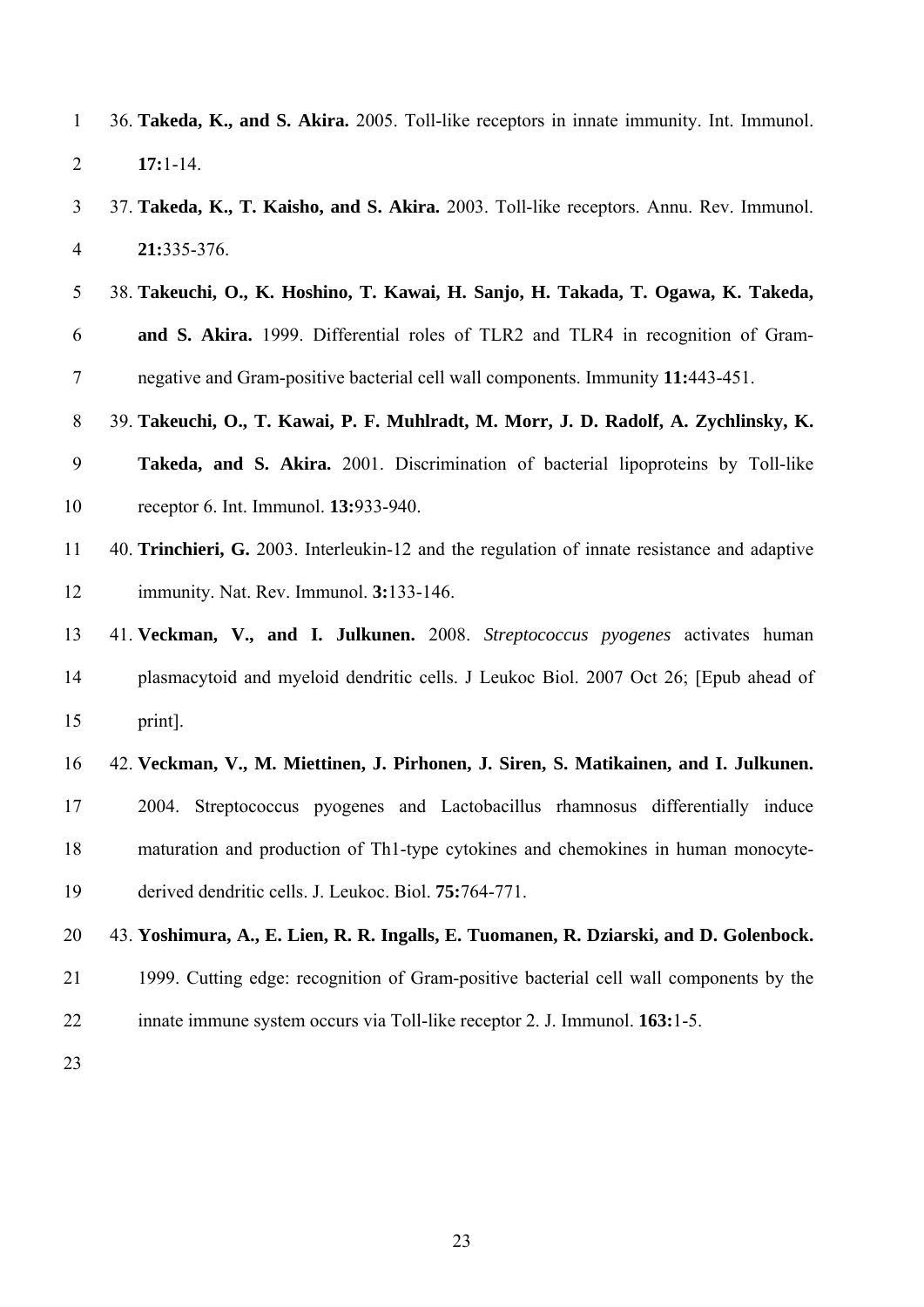### 1 **FIGURE LEGENDS**

2

3 **FIGURE 1.** *S. pyogenes*-induced maturation of DCs is MyD88-dependent. Bone marrow-4 derived DCs from C57BL/6 (left histograms) and MyD88<sup>-/-</sup> (right histograms) mice were 5 infected for 2 h with *S. pyogenes* and further incubated for 48 h. Uninfected DCs were used as 6 a control. DCs were collected, stained with PE-labeled monoclonal anti-mouse CD11c 7 antibody and FITC-labeled monoclonal anti-mouse CD40, CD80 or CD86 antibodies, and 8 subjected to flow cytometry analysis. CD11c+ cell populations were gated and analyzed for 9 CD40, CD80, and CD86 and expression. Thin lines represent uninfected DCs; thick lines 10 represent DCs infected with *S. pyogenes*. Results are representative of four independent 11 experiments.

12

**FIGURE 2.** DCs from MyD88-/- 13 mice show impaired *S. pyogenes*-induced IL-12 responses *in*  14 *vitro*. Purified bone marrow-derived DCs from C57BL/6 or MyD88<sup>-/-</sup> mice were infected *in* 15 *vitro* with *S. pyogenes* for 2 h and further incubated in the presence of antibiotics. (A) IL-16 12p40 was measured in the supernatant of *S. pyogenes*-infected (hatched bars) or uninfected 17 (white bars) DCs by ELISA at 48 h after infection. DCs stimulated with 2 µg/ml of LPS were 18 used as a control (black bars). Bars are means ± SD of triplicates. Similar experiments were 19 performed at least three times. (B) RT-PCR amplification of IL-12p40 cDNA in unstimulated, 20 LPS-stimulated, and *S. pyogenes*-infected DCs isolated from wild type C57BL/6 (left) or from 21 MyD88<sup>-/-</sup> (right) mice. *β-actin* expression served as a loading control. Plasmids containing the 22 sequences encoding for IL-12p40 or β-actin were used as positive controls and reactions in 23 the absence of cDNA were used as negative controls. (C) Fold changes in the ratio of IL-24 12p40 mRNA to β-actin mRNA in *S. pyogenes*-infected or LPS-stimulated DCs compared to 25 those in unstimulated control DCs isolated from either wild type C57BL/6 (black bars) or 26 MyD88<sup>-/-</sup> mice (white bars).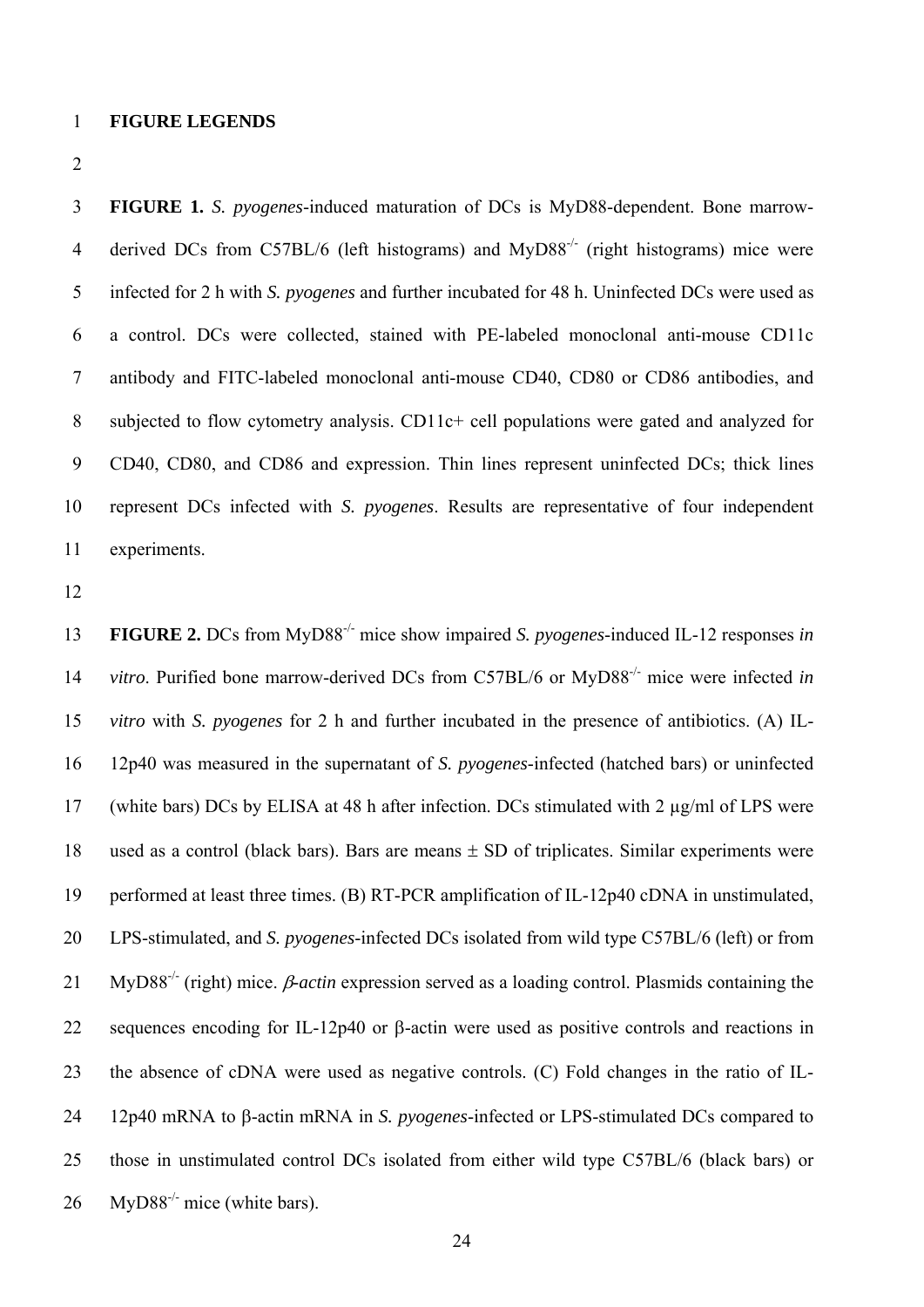1

2 **FIGURE 3.** Production of TNF-α (A) and IL-6 (B) in response to *S. pyogenes* in wild type 3 and MyD88<sup>-/-</sup> DCs. DCs from wild type C57BL/6 or MyD88<sup>-/-</sup> mice were infected with S. 4 pyogenes or stimulated with 2 µg/ml LPS and further cultured for 48 h. Concentrations of 5 TNF- $\alpha$  (A) and IL-6 (B) in the culture supernatants were measured by ELISA. The results are 6 shown as the mean  $\pm$  SD of three experiments.  $\ast$ ,  $p$  < 0.05 by F-test.

7

8 **FIGURE 4.** *In vitro* phagocytosis and killing of *S. pyogenes* by DCs isolated from wild type C57BL/6 or MyD88-/- 9 mice. (A, B) Double immunofluorescence staining of *S. pyogenes-*10 infected DCs isolated from wild type C57BL/6 (A) or  $MyD88<sup>-/-</sup>$  (B) mice showing the 11 intracellular/extracellular location of *S. pyogenes* within the DCs. Extracellular bacteria are 12 yellow-green and intracellular bacteria are red, DNA in the nucleus is stained in blue. (C) Kinetic of *S. pyogenes* killing by DCs isolated from wild type C57BL/6 (squares) or MyD88-/- 13 14 mice (triangles). DCs from indicated mice were infected with *S. pyogenes* at a MOI of 1:10 15 for 2 h and further incubated in the presence of gentamicin (100  $\mu$ g/ml) at 37°C in 5% CO<sub>2</sub> to 16 kill extracellular bacteria. The numbers of viable intracellular-located *S. pyogenes* were 17 determined after different periods of time by disrupting infected DCs with dH**2**O and plating 18 onto blood agar. Each point represents the mean value  $\pm$  SD of four independent experiments.

19

20 **FIGURE 5.** *S. pyogenes* induced maturation and production of cytokines in DCs deficient in 21 the expression of TLR2. (A) Flow cytometry analysis for detection of CD40 expression on 22 DCs derived from bone marrow of wild type C57BL/6 (left histograms) or TLR2-/- (right 23 histograms) mice uninfected (thin line) or after infection with *S. pyogenes* (thick line). DCs 24 were infected with *S. pyogenes* for 2 h and further cultured in the presence of antibiotics for 25 48 h. Then DCs were stained with PE-conjugated anti-CD11c and FITC-conjugated anti-26 CD40 antibodies and analysed by FACS. (B and C) Induction of IL-12p40 (B) and IL-6 (C) in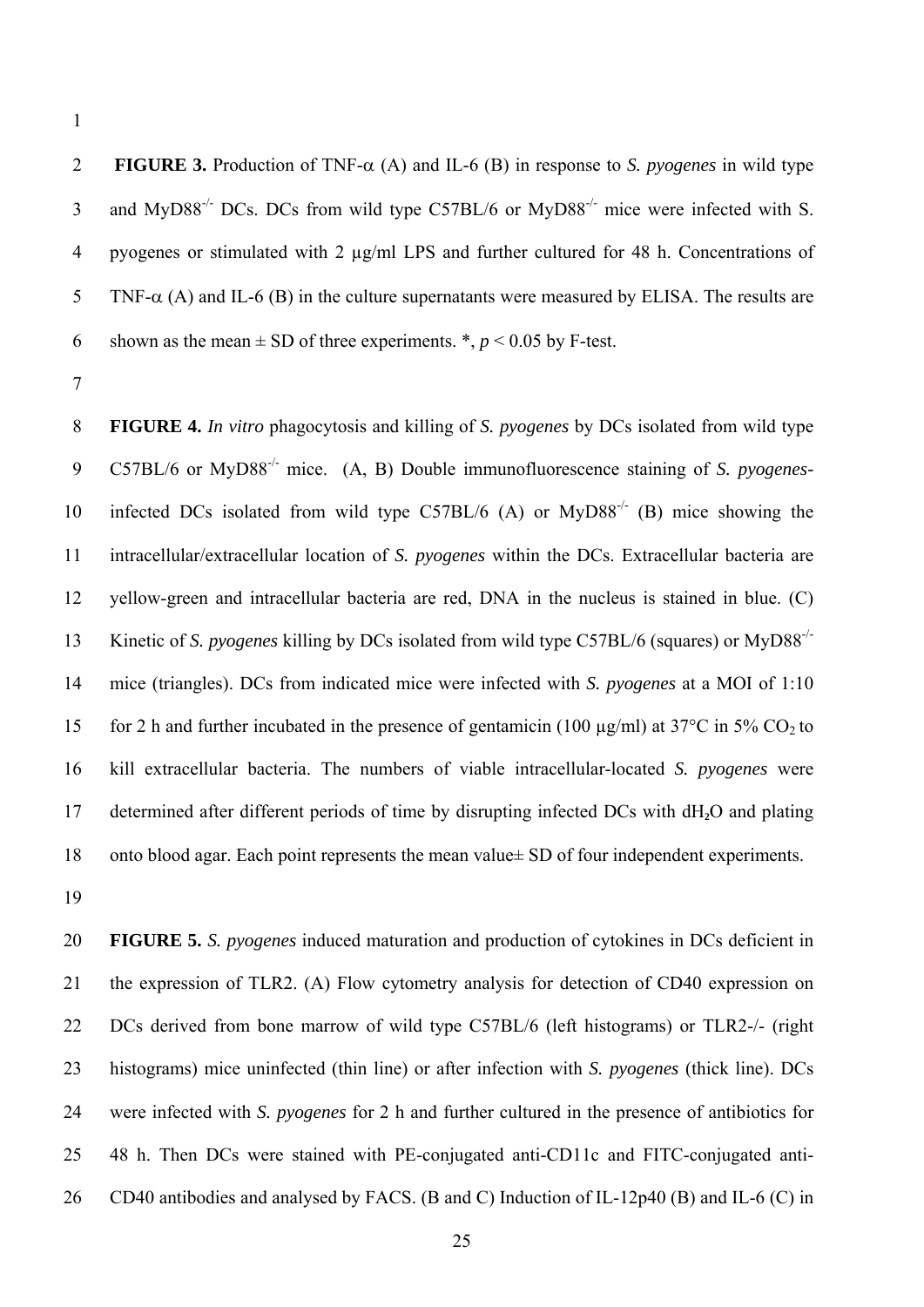1 DCs derived from bone marrow of C57BL/6 or TLR2-/- mice by wild type *S. pyogenes* (black 2 bars) or the isogenic *S. pyogenes* mutant strain deficient in the expression of M1 protein 3 (hatched bars). Cytokines were determined in the supernantant of uninfected and infected DCs 4 after 48 h of culture. Bars represent the mean  $\pm$  SD of three experiments.  $\ast$ ,  $p$  < 0.05 by F-test. 5

6 **FIGURE 6.** Secretion of IL-12p40 by DCs derived from bone marrow of wild type C57BL/6 or TLR2/6-/- 7 mice after infection with *S. pyogenes* (hatched bars) or stimulation with LPS 8 (black bars). DCs were infected with *S. pyogenes* for 2 h and further cultured in the presence 9 of antibiotics for 48 h. IL-12p40 was determined in the supernatant of untreated and treated 10 DCs at 48 h of culture. Bars represent mean  $\pm$  SD of three experiments.  $\ast$ ,  $p$  < 0.05 by F-test.

11

12 **FIGURE 7.** *S. pyogenes* DNA stimulation of IL-12p40 secretion by DCs is dependent of 13 TLR9 but stimulation of DCs IL-12p40 secretion by the whole *S. pyogenes* microorganism is 14 TLR9-independent. (A) DCs isolated from bone marrow of C57BL/6 mice were pretreated or 15 not with the TLR9 inhibitor ODN 2088 for 2 h, followed by stimulation with 50 µg/ml of 16 purified *S. pyogenes* DNA for 48 h and analysis of IL-12p40 by ELISA. Data are mean ± SD 17 of triplicates. \*, *p* < 0.05, F-test. (B) DCs were pretreated or not with the TLR9 inhibitor ODN 18 2088 for 2 h prior to stimulation with the TLR9 agonist CpG ODN 1826 or infection with *S.*  19 *pyogenes* and further cultured for 48 h. IL-12p40 was determined in the supernatants by 20 ELISA. Data are mean  $\pm$  SD of triplicates.  $*, p < 0.05$ , F-test.

- 21
- 22
- 23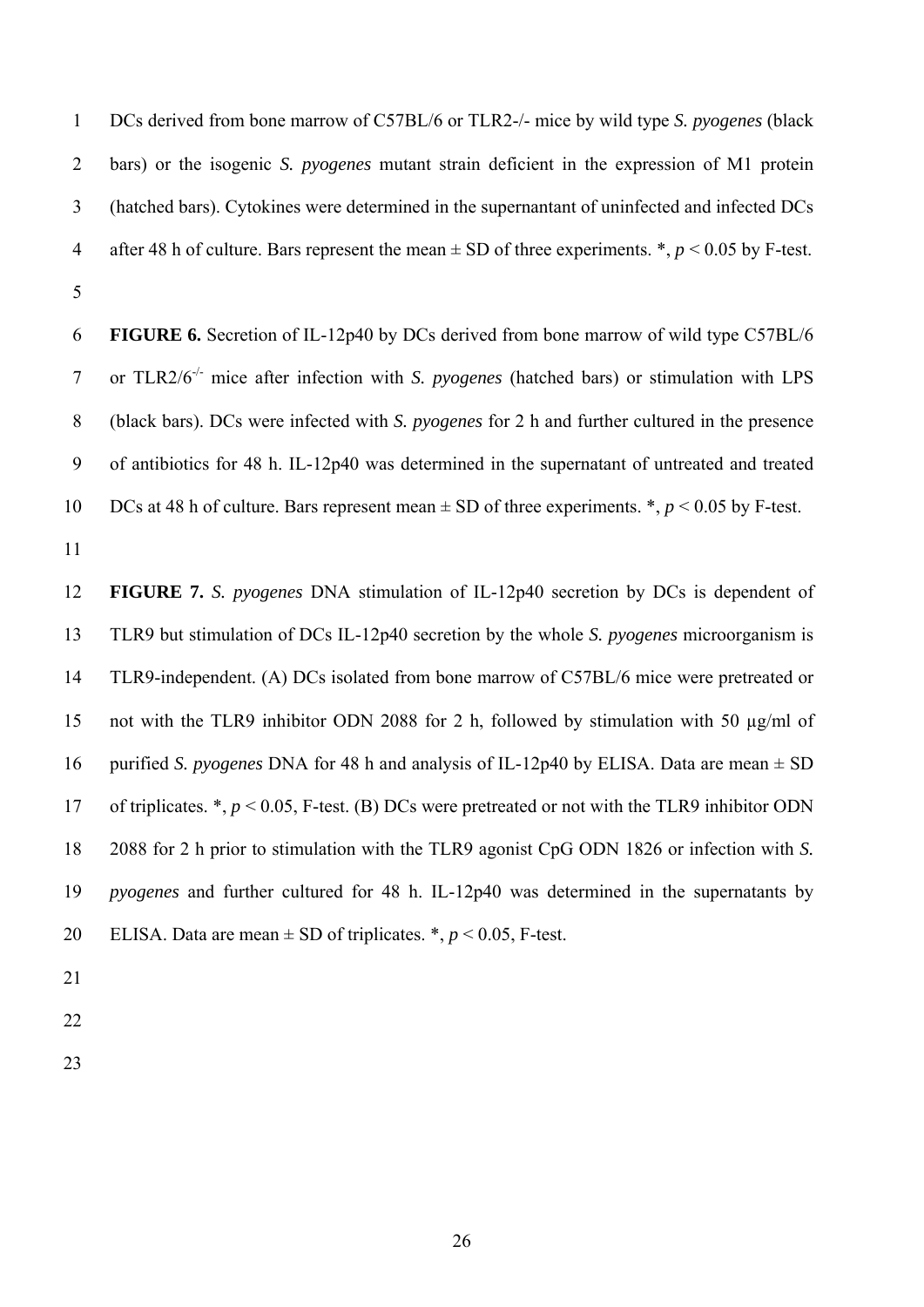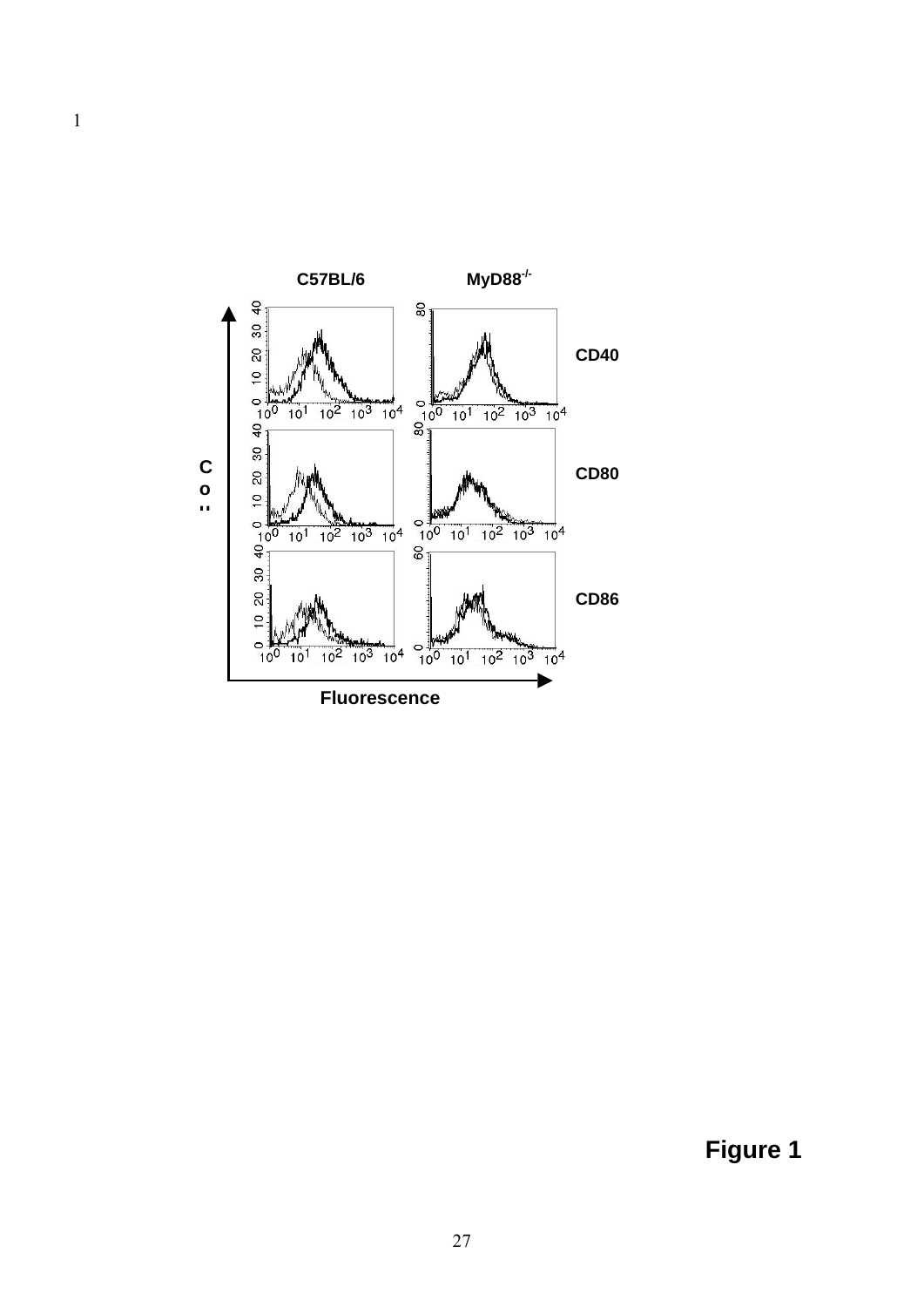



**Figure 2**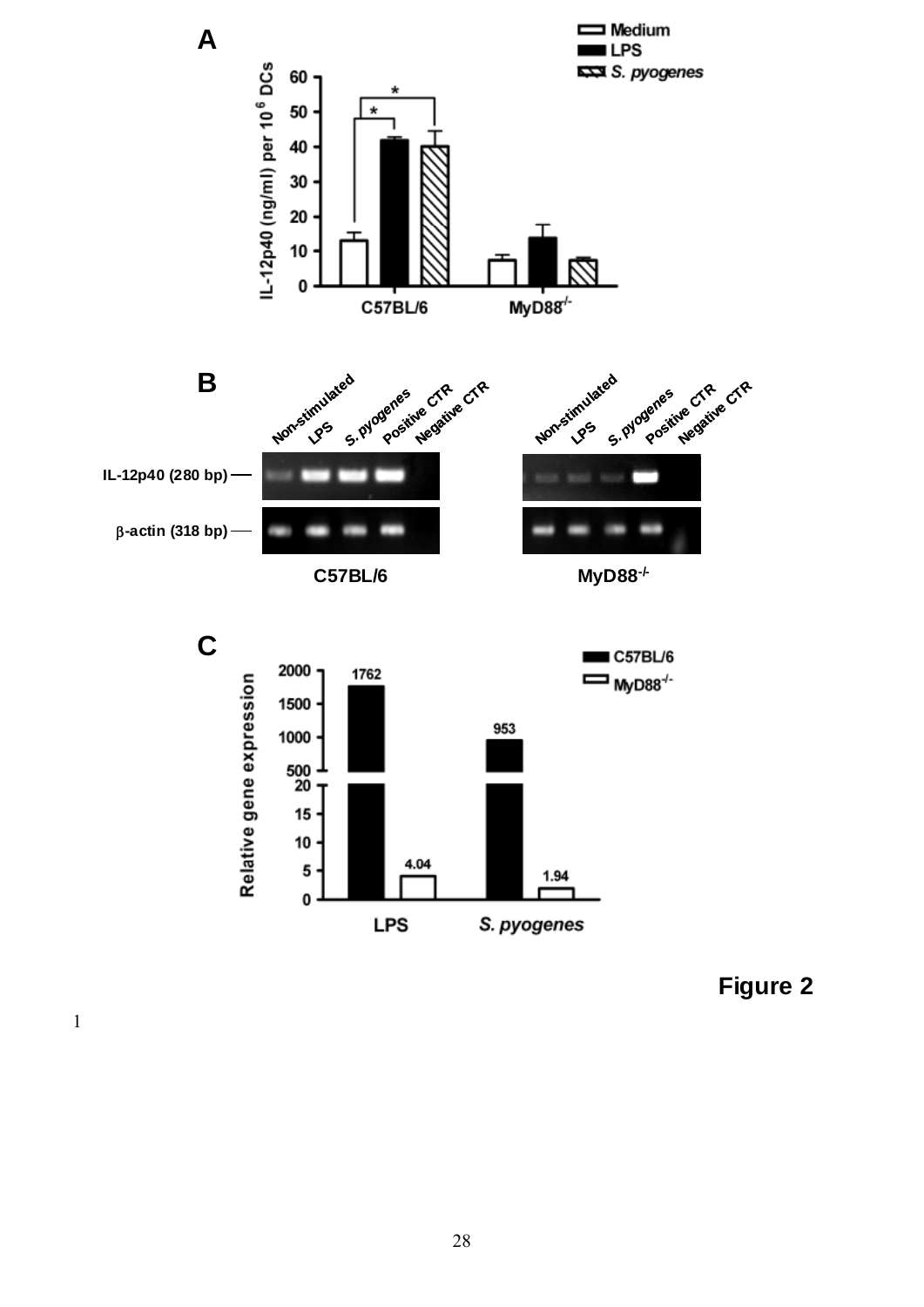$\mathbf{1}$ 

 $\mathsf{A}$ 



Figure 3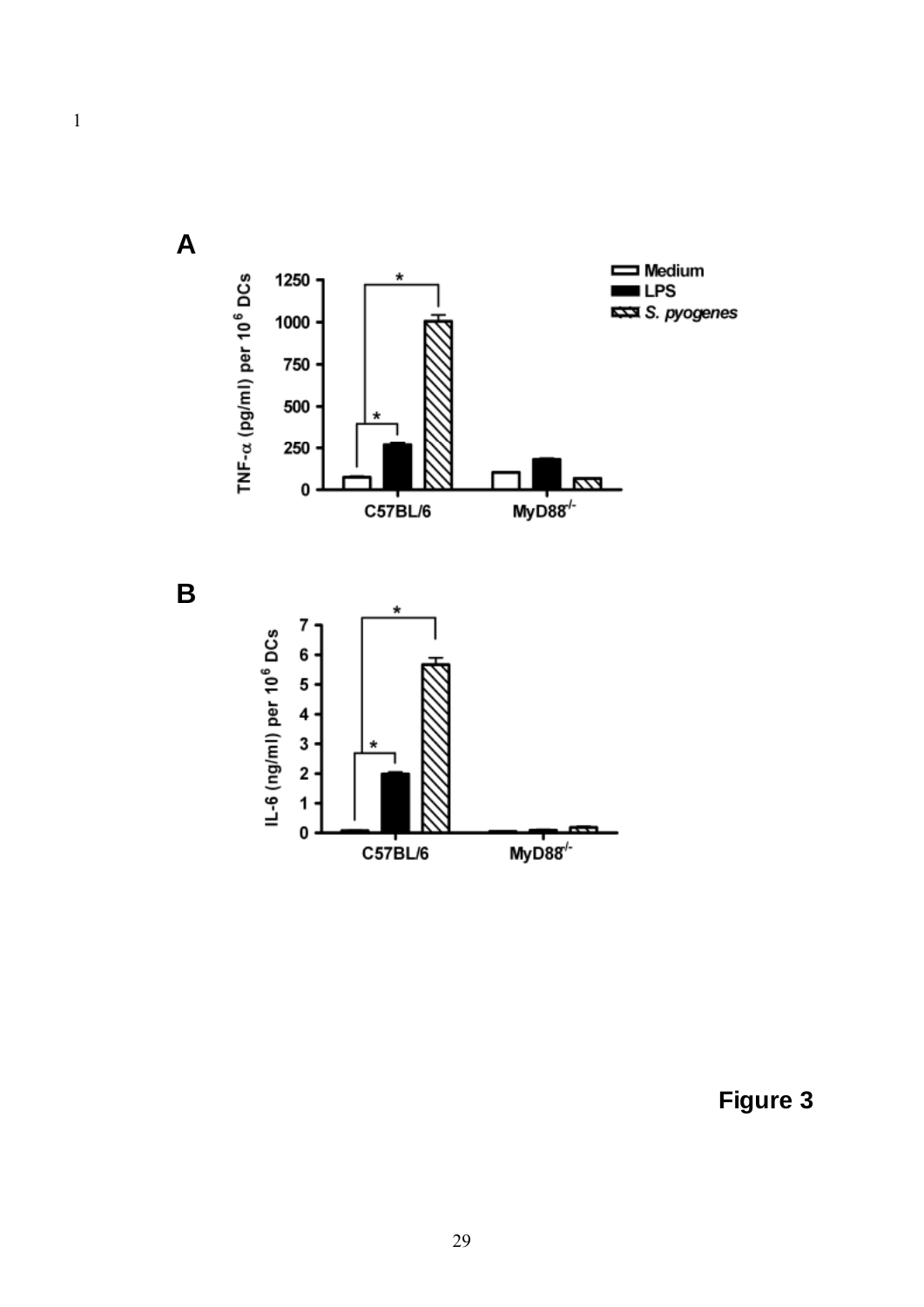



Figure 4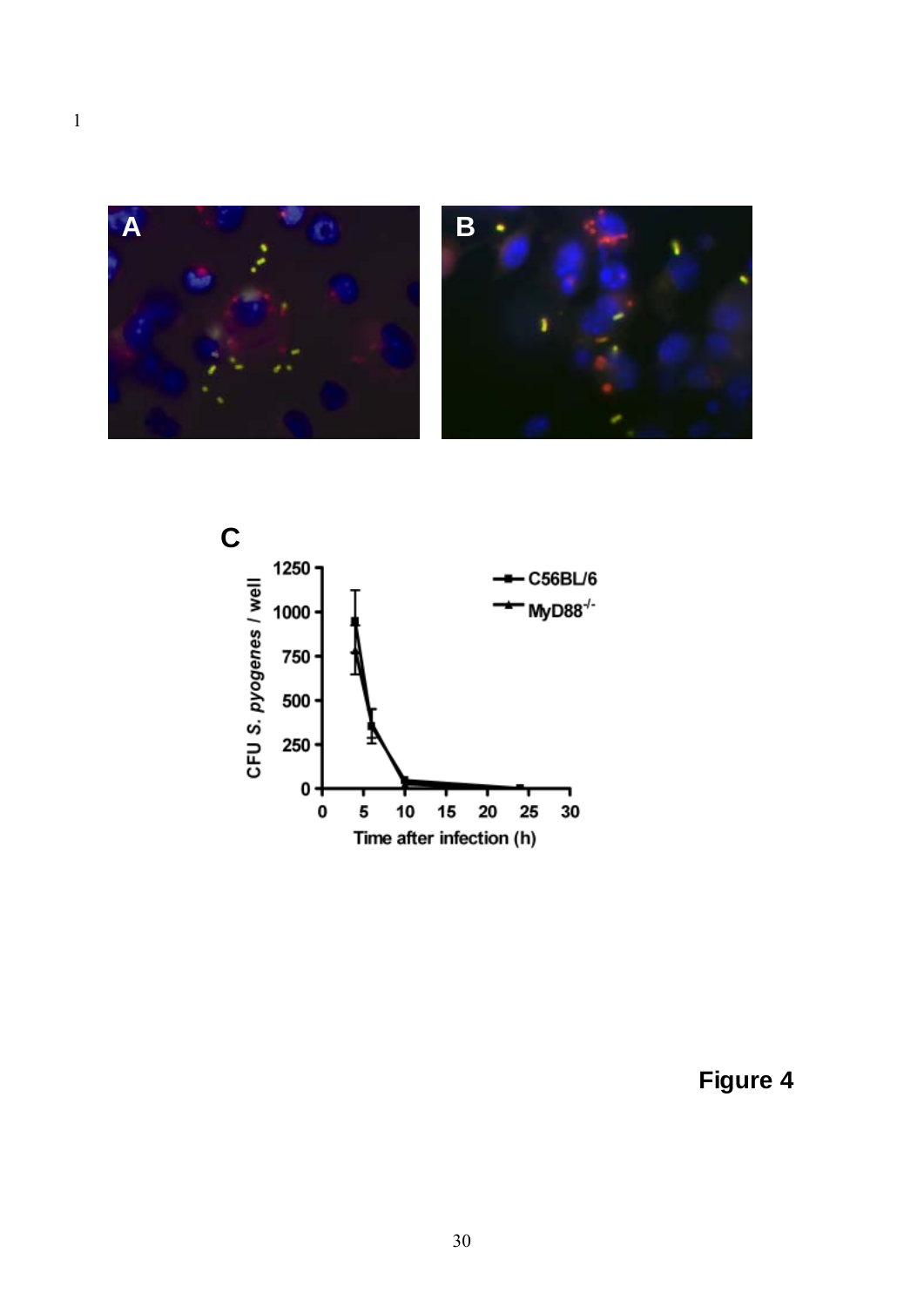

 $\mathbf{1}$ 

Figure 5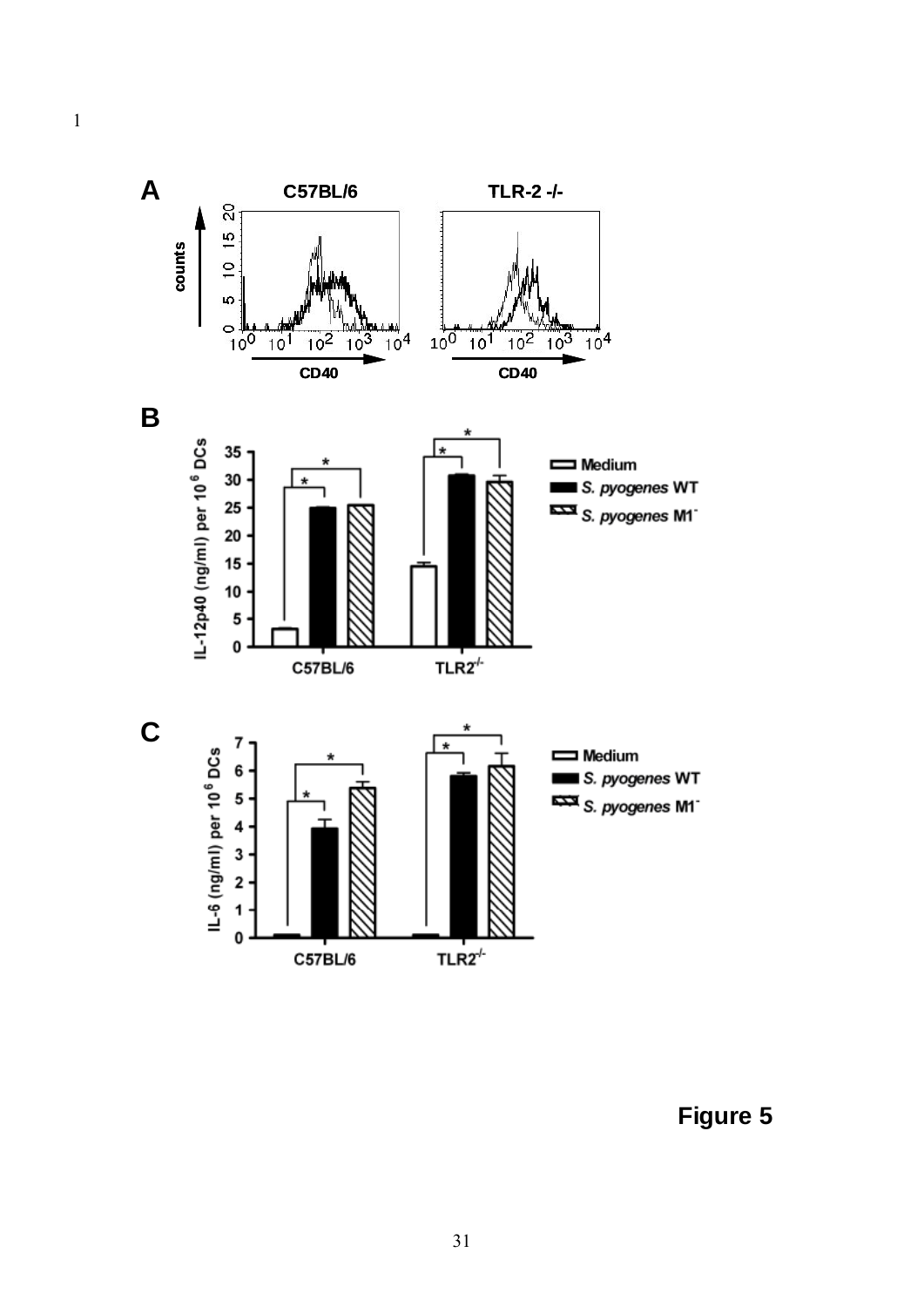

 $\overline{1}$ 

Figure 6